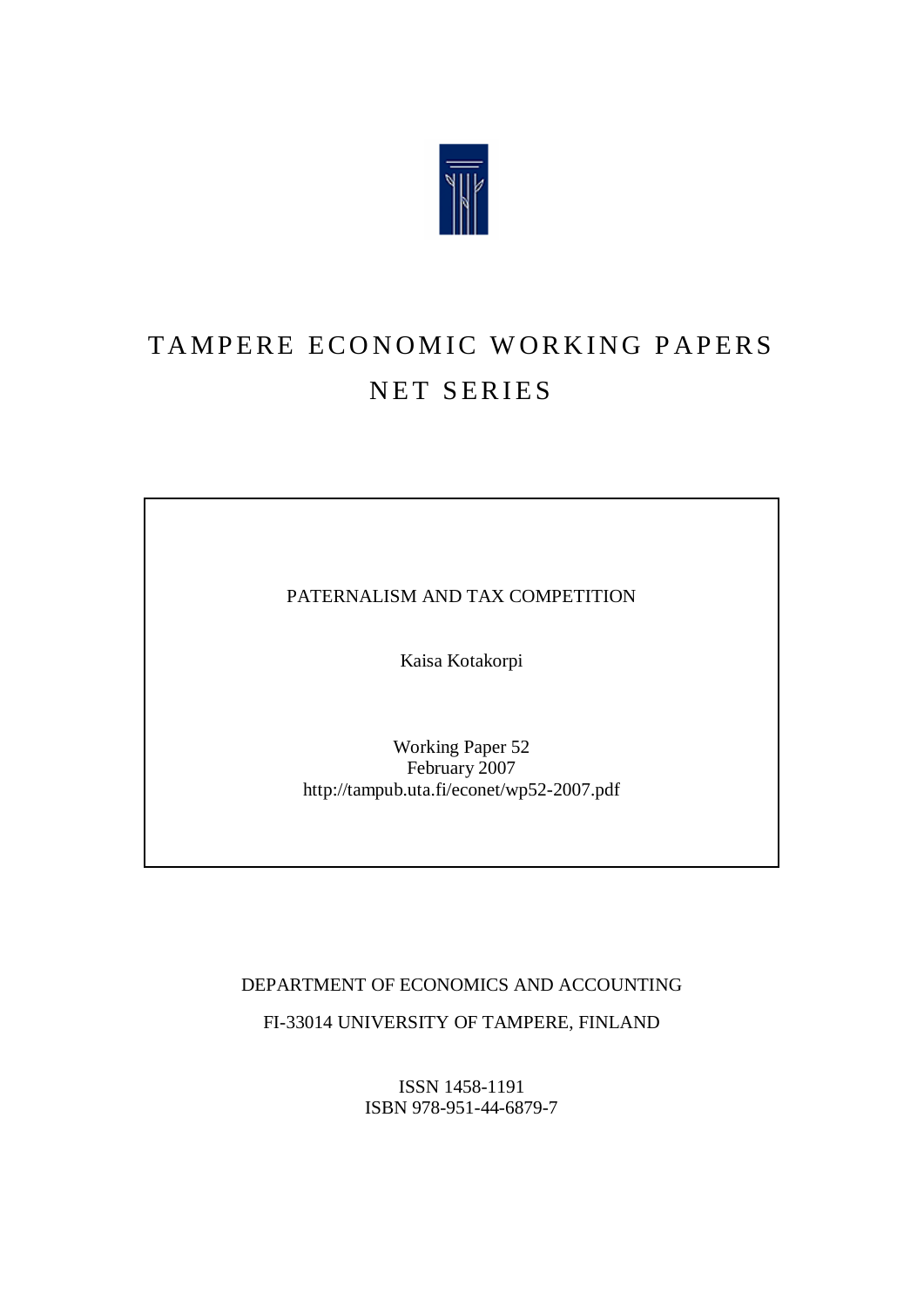# Paternalism and tax competition<sup>\*</sup>

Kaisa Kotakorpi<sup>†</sup>

University of Tampere

15 February 2007

#### Abstract

When consumers make mistakes, the government may wish to use paternalistic taxation as a corrective measure. We examine a country whose government attempts to use taxation to reduce the consumption of a harmful good, and analyse the extent to which cross-border shopping and tax competition undermine the feasibility of paternalistic taxation. We show that the paternalistic component of a tax on a harmful good is reduced due to the possibility of crossborder shopping, but it does not disappear altogether. In a model with tax competition between two countries, only one of which has a paternalistic objective, we show that there exists an asymmetric Nash equilibrium, where the paternalistic country has the higher tax rate on the harmful good. We further show that despite the divergence in policy objectives, a minimum tax rate requirement can be Pareto improving. Tax harmonisation on the other hand always reduces welfare in the low-tax country.

Keywords: commodity taxation, tax competition, paternalism

JEL: H21, H73, H77, I18

<sup>†</sup>Address: Department of Economics and Accounting, FI-33014 University of Tampere, Finland. Tel: +358-3-3551 6050. Fax: +358-3-3551 7214. E-mail: kaisa.kotakorpi@uta.Ö

I would like to thank Vidar Christiansen, Pertti Haaparanta, Markus Haavio, Jukka Pirttil‰, Pascalis Raimondos-Møller, Guttorm Schjelderup, Ilpo Suoniemi, Sanna Tenhunen and Matti Tuomala, as well as seminar participants at HECER, 62nd IIPF Congress, NOITS 9th Annual Workshop, IAREP-SABE Congress 2006 and the Nordic Workshop on Tax Policy 2006 for helpful comments and discussions. All remaining errors are mine. Financial support from the FDPE, Yrjö Jahnsson Foundation and the Foundation for Economic Education is gratefully acknowledged.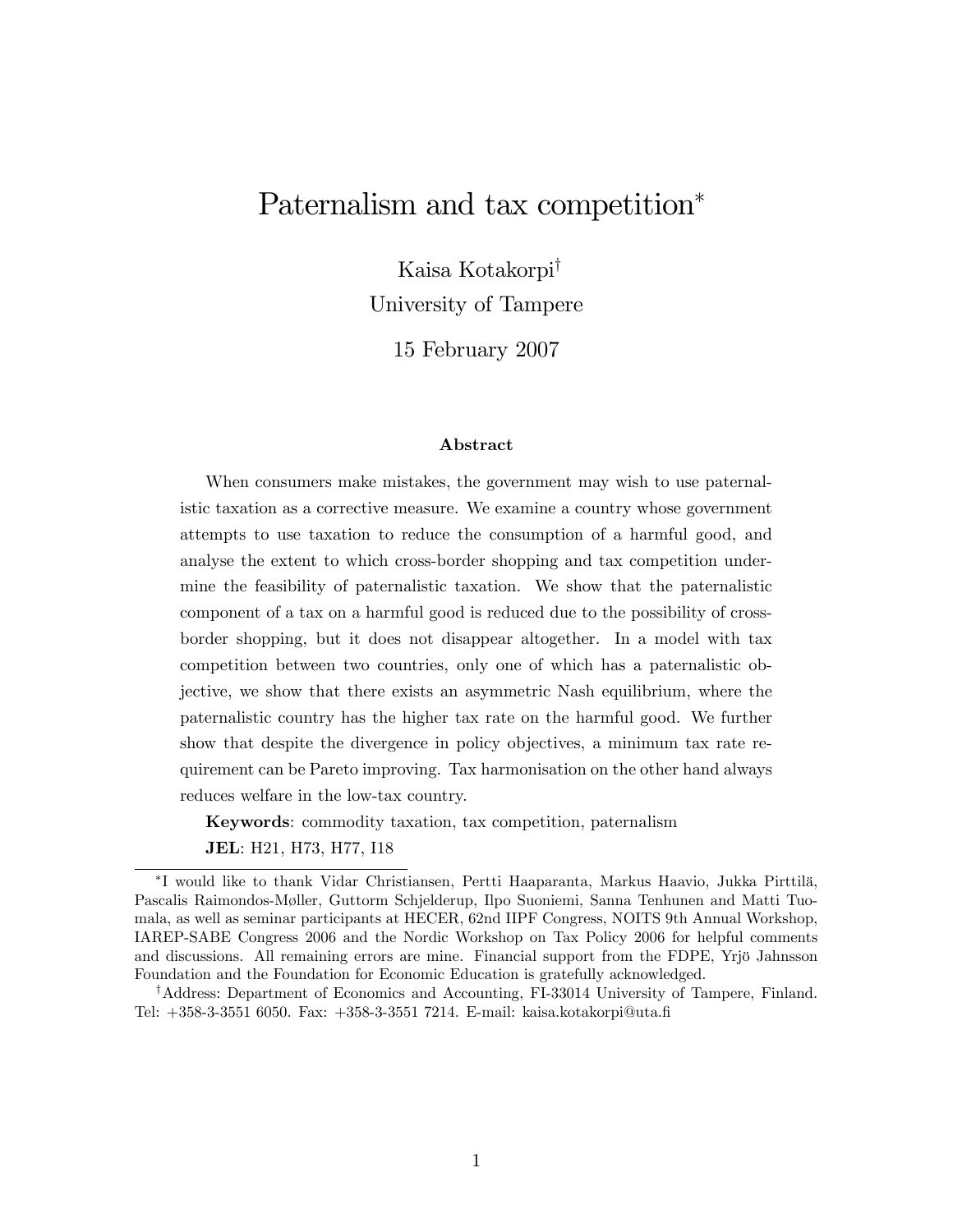# 1 Introduction

When the government's and consumers' preferences differ, the government may wish to influence consumer choice through public policy. One particular example is a situation where consumers do not fully take into account the future negative effects caused by the consumption of certain goods, and therefore consume too much of such goods, even from the point of view of maximising their own lifetime utility. An important example is excessive consumption of goods with negative health effects (such as unhealthy food, cigarettes and alcohol) by consumers with self-control problems. It can be argued that market solutions to such self-control problems are unlikely to be effective (see Köszegi (2005)), and taxation is a potential tool for correcting the distortion in consumption. Taxation in such a context has been considered for example by O'Donoghue and Rabin  $(2003; 2006)$  and Gruber and Köszegi  $(2004)$ . In general, policies of this kind are an example of paternalism, and their alleged purpose is to protect individuals in cases where they act against their own best self interest. Accordingly, we use the term "paternalistic taxation" to refer to taxation that is implemented so as to move private consumption closer to its optimal level (as evaluated according to the government's preferences)<sup>1</sup>.

The objective of this paper is to analyse the feasibility of implementing paternalistic taxation in the presence of cross-border shopping and commodity tax competition. As is well known from previous literature, commodity tax competition between neighbouring countries can have the negative effect of eroding a country's tax base, when consumers take advantage of the opportunity of making cheaper purchases abroad. When governments wish to pursue paternalistic policies, tax competition causes a further externality which has thus far not been analysed in the literature: the possibility of cross-border shopping may undermine a governmentís attempts to control harmful consumption by relatively high taxation at home.

An interesting example is provided by recent developments in the Nordic countries. The excise duty on spirits was reduced by 45% in Denmark in October 2003. This change was at least in part prompted by relatively low prices of alcohol in Germany, and the desire to curtail cross-border shopping. Similarly, alcohol taxes were reduced in Finland on average by 33% in 2004, as a response to the lower alcohol taxes and prices in central Europe and in Estonia. A major motivation was that due to the removal of

<sup>&</sup>lt;sup>1</sup>The possibility of government failure may reduce the effectiveness and desirability of paternalistic policies. Despite the importance of this consideration, we abstract from this issue in the current paper. See for example Thaler and Sunstein (2003) for arguments in favour of paternalism, and Glaeser (2006) for a critical view.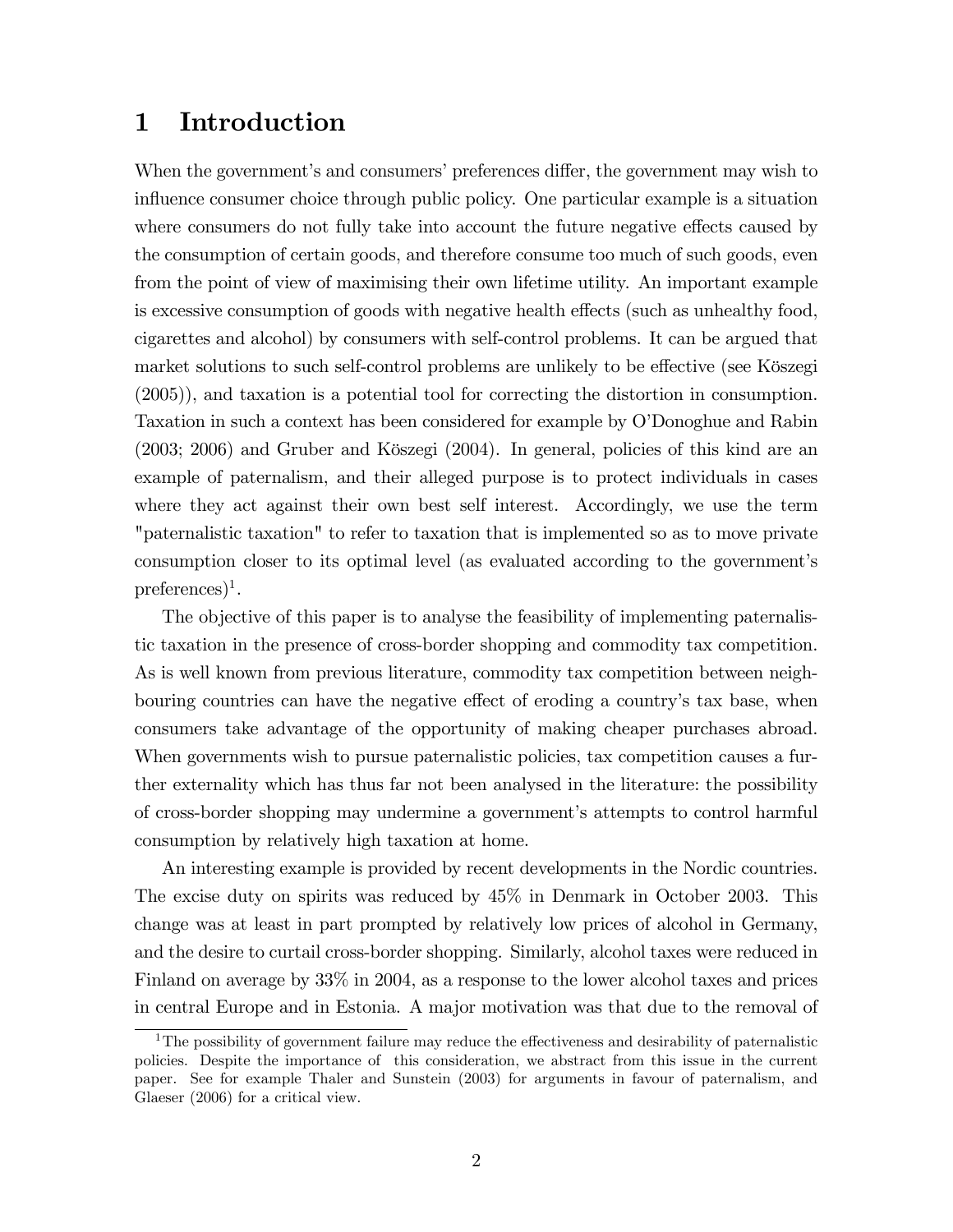restrictions on alcohol purchases from Estonia, high taxes on alcohol were expected to become an inefficient tool for controlling alcohol consumption in Finland. In response to the new Danish and Finnish policies, also Sweden has been under considerable pressure to lower its taxes on alcohol, which are currently among the highest in the EU (European Commission, 2004).

In the current paper, we first consider a country whose government wishes to use taxation to reduce the consumption of a harmful good when consumers have an option to purchase the good more cheaply abroad. In this analysis we take the foreign price as exogenous. We show that the paternalistic component of the tax is reduced due to the possibility of cross-border shopping, but it does not disappear altogether. The intuition is that cross-border shopping causes taxes to be a less effective means for controlling harmful consumption, but not completely so: due to transportation costs, the increase in purchases made abroad caused by a domestic tax increase is smaller than the corresponding reduction in domestic purchases. Hence taxation can still be used to lower total consumption, albeit to a lesser extent than in the absence of cross-border shopping.

In addition to analysing how cross-border shopping affects the optimal tax on a harmful good when foreign prices can be taken as exogenous, we examine the implications of tax competition. We assume that consumer preferences are identical in the two countries, but one of the governments wishes to pursue paternalistic taxation whereas the other does not. Building on the model of Haufler (1996), we show that in this case an asymmetric Nash equilibrium exists, where the paternalistic country has a higher tax rate on the harmful good than the other country.

We further analyse whether policy coordination in the form of minimum tax rates or tax harmonisation can be used to alleviate problems arising from tax competition in this context. We show that the welfare effect of a binding minimum tax requirement on the low-tax country is in general ambiguous. However, a stronger paternalistic concern makes it more likely that the policy is Pareto improving. Our results indicate that for quadratic transport costs, the welfare effect on the high-tax country is unambiguously positive, and we show that there are relevant conditions under which the policy is beneficial also for the low-tax country. The two countries can both therefore benefit from a minimum tax rate requirement, despite the divergence in policy objectives. Tax rate harmonisation, on the other hand, is shown always to harm the low-tax country.

As a practical example of coordination in setting tax rates on harmful goods, the EU has minimum rates for excise duties on most types of alcohol. These were binding on a number of member states when the policy was adopted in 1992, but do not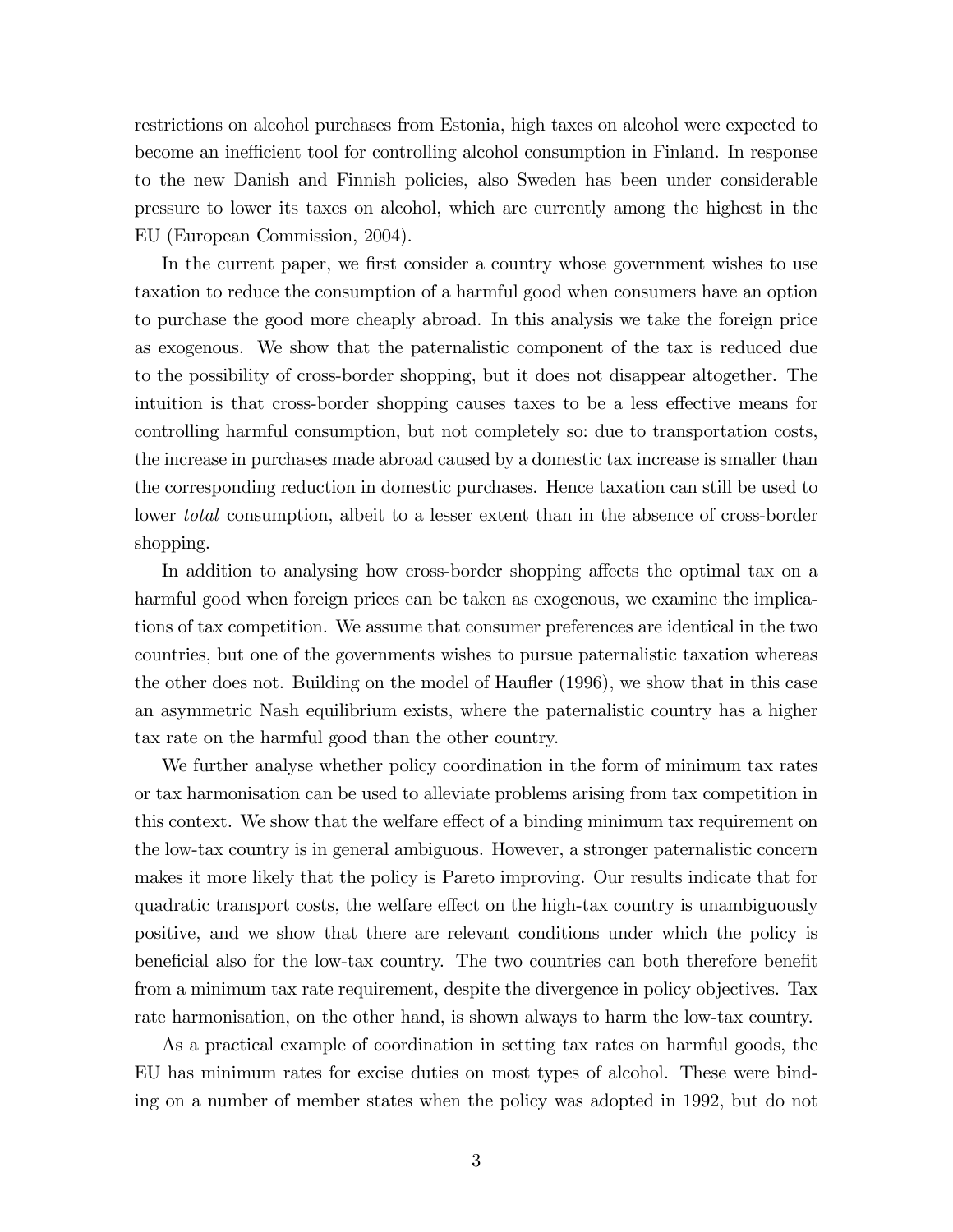seem to be so anymore. Accordingly, the European Commission has recommended an inflation adjustment of the minimum rates, but no further harmonisation is planned due to the differences in views on alcohol taxation between the member states. (European Commission, 2004).<sup>2</sup> However, the proposed adjustment to the minimum rates has recently faced opposition from some member countries that would be affected by the reform. Regarding the excise duty on tobacco products, a tightening of the EU minimum rate requirements was introduced in 2002, along with measures that lead to greater harmonisation in the rates. Health concerns are specifically mentioned as a motivation for the tightening of the minimum rates. (Directive 2002/10/EC; European Commission, 2001).

Our paper is closely related to previous literature on commodity tax competition<sup>3</sup>, and in particular to the paper by Haufler (1996). Haufler considers commodity tax competition in a setting where governments of the two countries differ in their valuation for public goods. As in his model, we assume that producer trade is taxed under the destination principle (that is, taxes on the traded goods are levied in the destination country), whereas origin-based taxation is applied to cross-border purchases by consumers. Such a mixed tax system is currently in place in the EU (as a result of the abolition of border controls for consumer purchases), and the framework is therefore particularly well suited to analyse the issues that we are interested in. Haufler's paper also extends the earlier analysis of Kanbur and Keen (1993) by allowing governments to care not only about tax revenue but also about private consumption. Our paper differs from Haufler's analysis in that we allow the government's preferences to differ from those of consumers in one of the countries. Therefore, even though the government takes consumer surplus into account, increases in consumption are not always beneficial for social welfare. As was explained above, tax competition then has the further negative effect of undermining the government's ability to control harmful consumption.

Our analysis has particular similarities also with the analysis of commodity tax competition in the presence of externalities: negative health effects (in the case of consumers with self-control problems) as well as negative externalities are both harmful effects not taken into account by consumers, and governments might wish to alleviate these effects through taxation. Most of the literature on environmental taxation

<sup>&</sup>lt;sup>2</sup>See also Cnossen (2006) for an analysis of alcohol taxation in Europe.

<sup>&</sup>lt;sup>3</sup>We will not attempt to summarise this large literature here, but refer to the seminal contribution on commodity tax competition by Mintz and Tulkens (1986), to Hauáer (2001) for a recent survey of the literature, and to Lockwood (2001) for a synthesis of various results from the previous literature.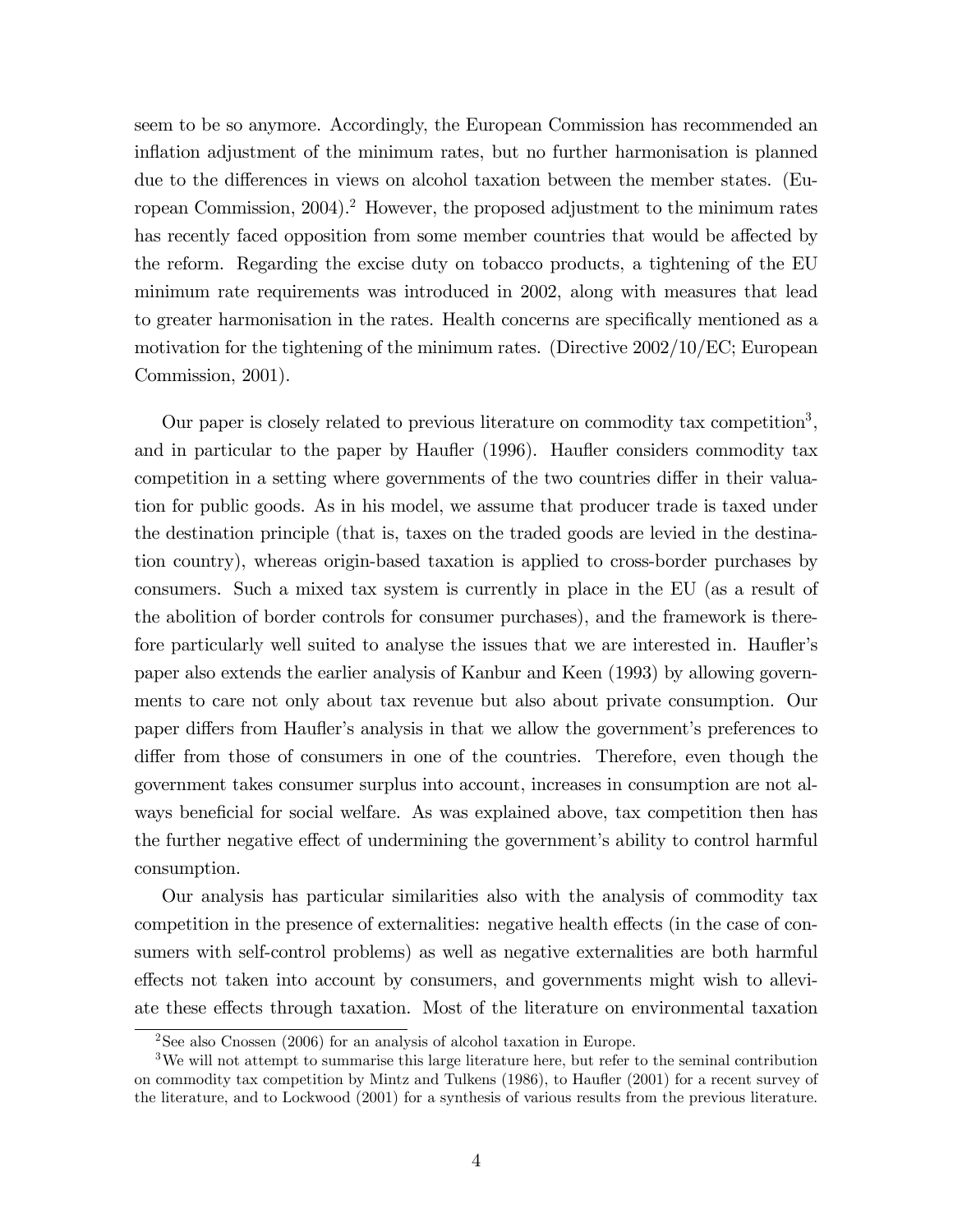in an international context has however concentrated on the analysis of cross-border environmental externalities (see for example Cremer and Gahvari (2005) and Aronsson and Blomquist (2003) and the references therein). In our context, the negative effects of consumption are local in the sense that they accrue only on the country whose consumers consume the harmful good. Further, when the issue is whether the government should adopt a paternalistic policy or not (rather than whether the government should engage in pollution abatement), it is perhaps more plausible to assume that governments of otherwise identical countries may have different policy objectives. Cooperation may thus be more difficult to achieve in our context than in the case of (global) environmental externalities.<sup>4</sup>

Christiansen (2003, 2006) analyses optimal commodity taxation in the presence of local externalities and cross-border shopping. Aronsson and Sjögren (2005) consider the particular problem of alcohol taxation when the local externalities of alcohol consumption are taken into account, and consumers can avoid domestic taxes either through cross-border shopping or illegal production. The focus in these papers is however distinctly different from ours, and they do not consider tax competition explicitly.<sup>5</sup>

The rest of the paper proceeds as follows. In Section 2, we present the model. In Section 3, we analyse paternalistic taxation when consumers can go cross-border shopping in a neighbouring country with an exogenously given, lower tax rate. In Section 4, we analyse the equilibrium with tax competition. In Sections 5 and 6 we consider the welfare effects of two coordination measures, a minimum tax rate requirement and tax harmonisation. Section 7 concludes.

### 2 The Model

We use a partial equilibrium model of cross-border shopping between two countries, A and B. Each country has a representative consumer who derives utility from consuming a good  $(c)$  that can be purchased either in the home country or abroad. Total consumption of this good by the citizen of country  $i, i = A, B$ , is denoted by  $c^i$ , which is the sum of the amount purchased at home  $(c_i^i)$  and the amount purchased abroad  $(c_j^i)$ .<sup>6</sup>

<sup>4</sup>There is also literature on competition in setting environmental standards and capital taxation in the presence of local environmental externalities and capital mobility - see for example Oates and Schwab (1988) and Wilson (1996).

 $5$ Another related paper is Haaparanta (2006), who examines multilateral tariff reforms in the presence of merit goods.

 $6$ As we are primarily interested in trade in goods such as alcohol, concentrating on a single homoge-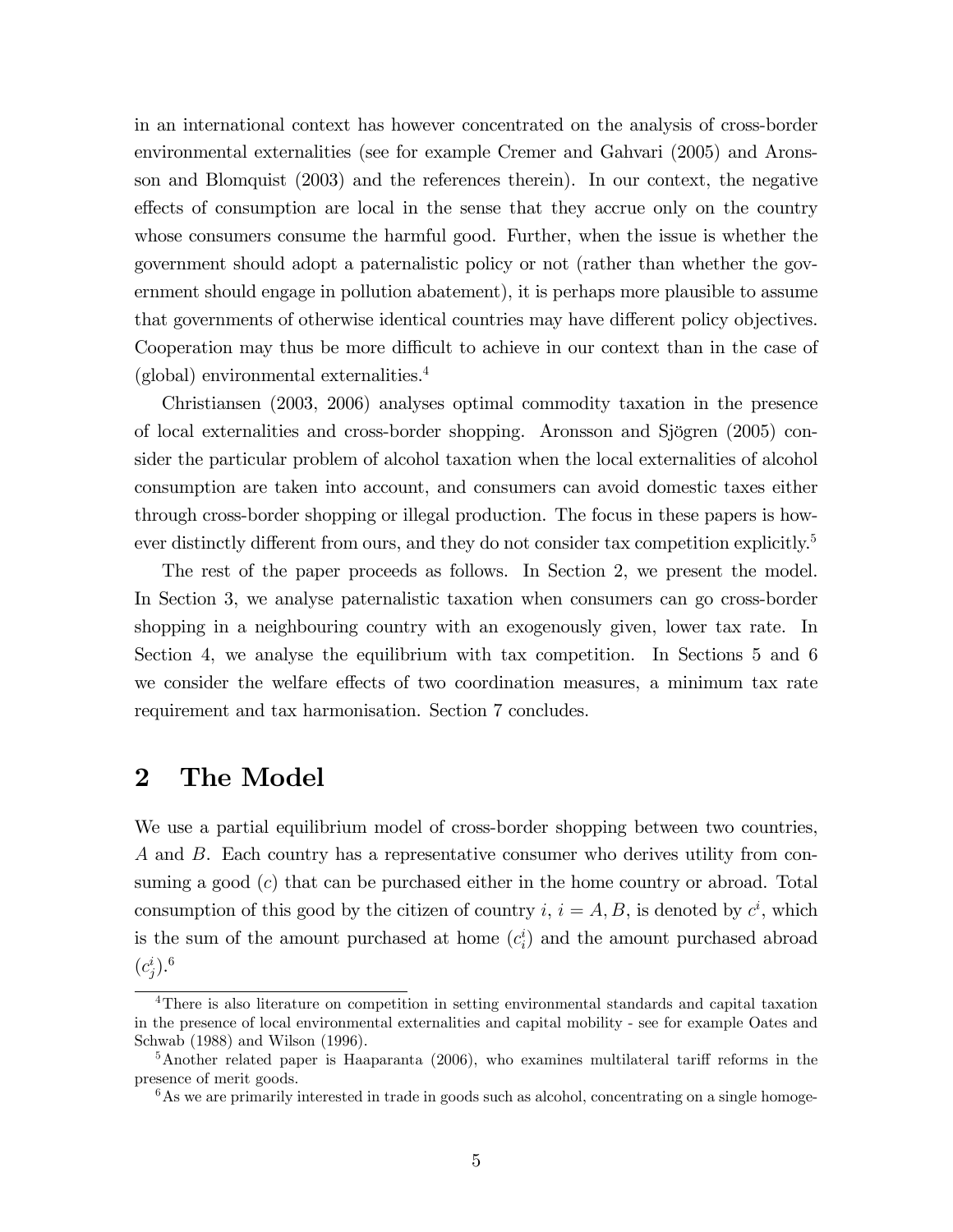If the good is purchased abroad, the consumer in country i incurs a transportation cost  $\tau$   $(c_j^i)$ . As in previous literature, the transportation cost function is assumed to be continuously differentiable and to have the following properties:  $\tau' (c_j^i) > 0$ ,  $\tau'' (c_j^i) > 0$ if  $c_j^i > 0$ ; and  $\tau(0) = \tau'(0) = 0$ ,  $\tau''(0) > 0$ . We therefore assume for simplicity that the transport cost functions are the same in both countries<sup>7</sup>.

We assume that producer trade is taxed under the destination principle (that is, taxes on the traded goods are levied in the destination country). Under such a tax system, producer arbitrage equalises producer prices in the two countries, and we normalise these prices to 1. Consumer prices are denoted by  $q^{i} = 1 + t^{i}$  and we assume that in the case of consumer trade, taxes are levied under the origin principle, so that consumers pay taxes in the country where they purchase the good. Consequently, if  $t^i > t^j$ , consumers in country i purchase part of their consumption in country j, until the point where  $t^{i} = t^{j} + \tau' (c_{j}^{i})$ . We refer to this condition as the consumer arbitrage condition.

As in Haufler (1996), we distinguish between two different "regimes" according to whether country i has a higher tax rate than the other country. We thus refer to the high-tax country as being in regime I and to the low-tax country as being in regime II. This distinction is crucial in the model of tax competition, since a part of the tax revenues created by the consumption of the citizens of the high-tax country accrue on the low-tax country. If a country is in regime I, the budget constraint of its citizen is given by  $(1+t^i)c_i^i + (1+t^j)c_j^i + \tau(c_j^i) = B^i$ , where  $B^i$  is the consumer's income which we assume to be exogenous. If the country is in regime II, the budget constraint is  $(1+t^i)c^i = B^i$ . Following Christiansen (1994), we find it useful to define  $s^i = s^i(t^i, t^j) = (1 + t^i) c_i^i - (1 + t^j) c_j^i - \tau (c_j^i)$ , which can be thought of as the income saved by the citizens of the high-tax country due to the possibility of cross-border shopping (i.e. due to buying the quantity  $c_j^i$  abroad rather than at home). Further, define  $(1 + t^i) c^i = b^i$ . The regime-specific budget constraints can then be rewritten as  $b^i - s^i = B^i$  for regime I, and  $b^i = B^i$  for regime II.

The consumer's utility function is  $u(c^i)$ , and this is maximised subject to the regime-specific budget constraint. This maximisation yields the regime-specific (total) demand functions  $c_I^i(t^i, b^i - s^i)$  and  $c_{II}^i(t^i, b^i)$ , as well as the indirect utility functions

nous good seems appropriate. Tax competition with trade in differentiated goods has been analyzed for example in Lockwood (2001). See also Christiansen (2003, 2006) for analyses where some goods are cross-border traded while others are only purchased at home.

 $7$ This assumption is a sufficient condition for the existence of a Nash equilibrium in the tax setting game we set out below. Hauáer (1996) has shown (in a model without paternalism) that this type of a game has a Nash equilibrium if the second derivatives of the transport cost functions are equal in the two countries.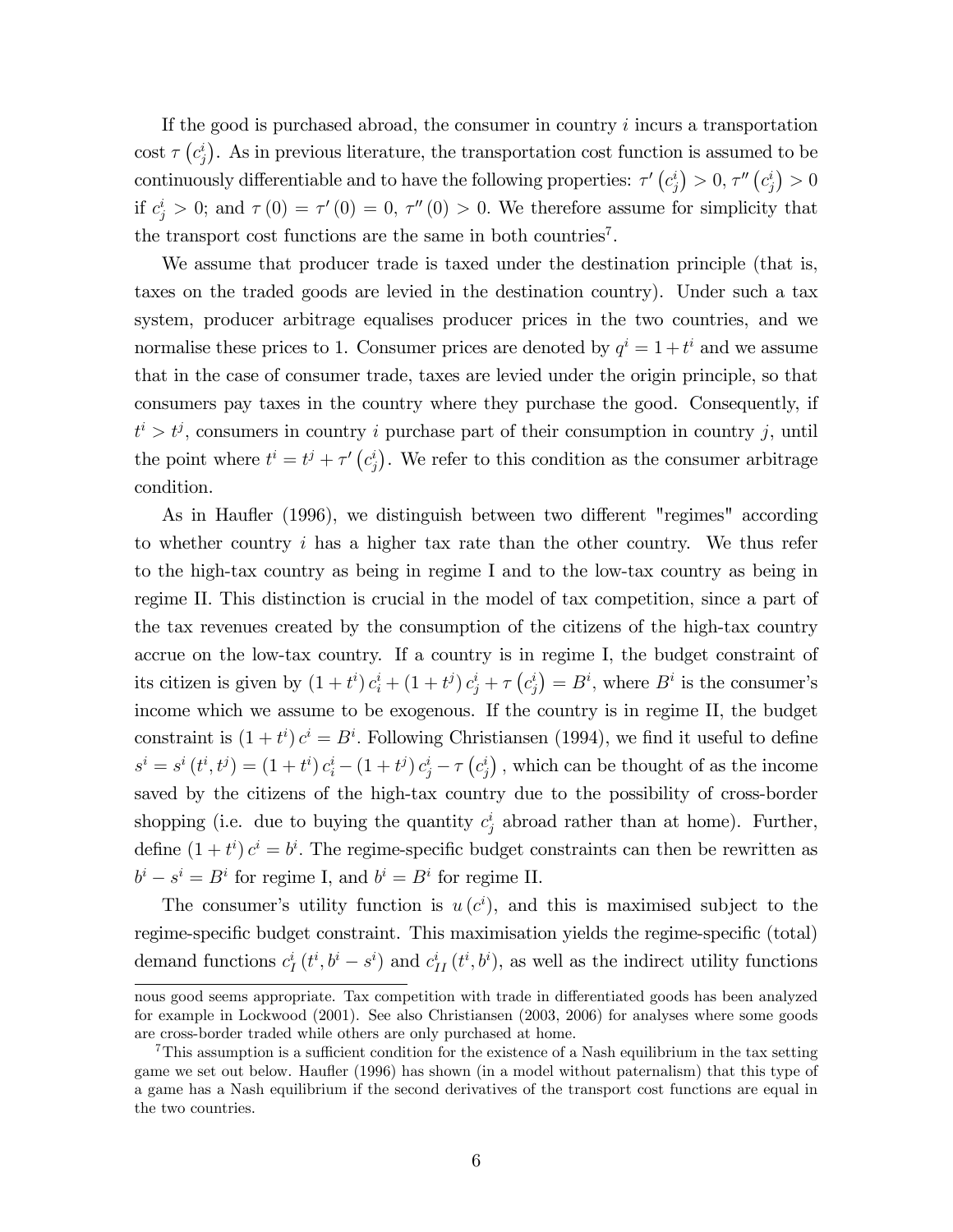$v_I^i(t^i, b^i - s^i)$  and  $v_{II}^i(t^i, b^i)$ . As in Haufler (1996), the comparative statics of the consumption levels with respect to each of the tax rates (or equivalently, consumer prices) are completely determined by the consumer arbitrage condition and regime-specific budget constraints. They are given by the following expressions:

$$
R I : \frac{\partial c_j^i}{\partial q^i} = \frac{1}{\tau''} > 0, \quad \frac{\partial c_i^i}{\partial q^i} = \frac{-c_i^i}{q^i} - \frac{1}{\tau''} < 0, \quad \frac{\partial c^i}{\partial q^i} = \frac{-c_i^i}{q^i} < 0
$$
  

$$
\frac{\partial c_j^i}{\partial q^j} = \frac{-1}{\tau''} < 0, \quad \frac{\partial c_i^i}{\partial q^j} = \frac{-c_j^i}{q^i} + \frac{1}{\tau''} < 0, \quad \frac{\partial c^i}{\partial q^j} = \frac{-c_j^i}{q^i} < 0
$$
  

$$
R II : \frac{\partial c^i}{\partial q^i} = \frac{-c^i}{q^i} < 0, \quad \frac{\partial c^i}{\partial q^j} = 0
$$
 (1)

We allow the government's valuation of private consumption to differ from the citizen's valuation: specifically, we assume that the government values consumption according to<sup>8</sup>  $\bar{u}(c^i) = u(c^i) - h(c^i)$ . The function  $h(c^i)$  denotes harm caused by consumption that is not taken into account by the consumer, with  $h' > 0$ , and h can be either concave or convex as long as  $u'' - h'' < 0$ . For example in the case of alcohol consumption,  $h$  is most likely to be either convex or linear (see for example Johansen et al (2005), White et al (2002)). Our formulation captures the example of self-control problems mentioned in the introduction.<sup>9</sup>

Our choice of  $\bar{u}(c^i)$  implies that private consumption is excessive from the governmentís point of view. There is then scope for paternalism in policy making: the government can aim to ináuence private consumption decisions towards its favoured outcome through its choice of the tax rate.

Total social welfare is taken to be the sum of the utility from private consumption and from public funds. Let  $\gamma$  denote the marginal social value of tax revenue from the tax on the cross-border traded good (or the marginal cost of raising revenue from other tax bases).<sup>10</sup> Using the notation  $\bar{v}(.) = v(.) - h(.)$ , the government therefore chooses

<sup>8</sup>Racionero (2001) uses a similar functional form to examine optimal taxation in the presence of merit goods.

<sup>&</sup>lt;sup>9</sup>To see this, assume that consumption has delayed utility costs equal to  $\bar{h}(c^i)$  that accrue in the period following consumption, and let  $h(c^i) = (1 - \beta) \delta \bar{h}(c^i)$ , where  $\delta$  is the standard exponential discount factor. This formulation then captures the case where the government wants to maximise the lifetime utility of an individual who uses a quasi-hyperbolic discount function with parameter  $\beta$ (see for example Laibson (1997)).

 $10$  We use a partial equilibrium set-up where demands for other goods are assumed to be independent of the demand for the good under consideration and consequently, other tax bases are unaffected by the taxes in question. A similar assumption is (often implicitly) made in most of the cross-border shopping literature. It is therefore also natural to assume that  $\gamma$  is constant with respect to  $t^i$ , as for example in Christiansen (1994).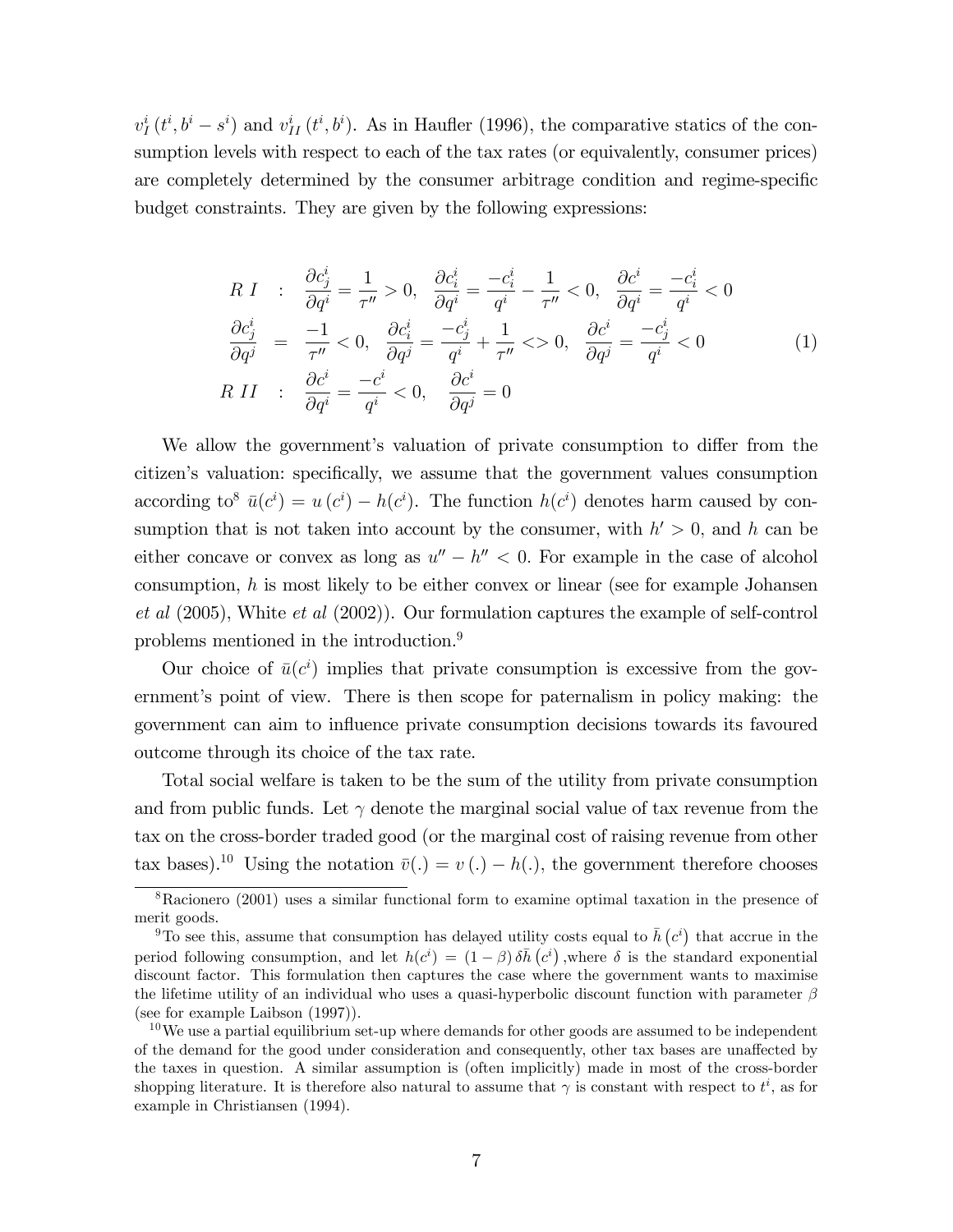the tax rate to maximise  $W^i_I = \bar{v}^i_I(t^i, b^i - s^i) + \gamma t^i c^i_i$  if it is in regime I. In regime II, the total welfare function to be maximised is  $W^i_{II} = \bar{v}^i_{II}(t^i, b^i) + \gamma t^i (c^i + c^j_i)$  $\binom{j}{i}$  .

# 3 Paternalistic taxation with cross-border shopping

#### 3.1 Closed-economy benchmark

As a benchmark, let us first consider the policy that would be chosen by the government of a country (say country  $\vec{A}$ ) with a paternalistic objective, when there is no cross-border shopping. The government's objective function is then given by  $W^A = \bar{v}^A(t^A, b^A) + \gamma t^A c^A(t^A, b^A)$ . Denoting the consumer's marginal utility of income by  $\alpha$ , the first-order condition is

$$
-\alpha c^A - h'(c^A) \frac{\partial c^A}{\partial q^A} + \gamma \left( c^A + t^A \frac{\partial c^A}{\partial q^A} \right) = 0.
$$
 (2)

The optimal tax is given implicitly by the rule

$$
t^{A} = \frac{h'(c^{A})}{\gamma} - \frac{(1 - \alpha/\gamma)q^{A}}{\eta^{A}},
$$
\n(3)

where  $\eta^A = \frac{\partial c^A}{\partial q^A}$  $\overline{\partial q^A}$  $\frac{q^A}{c^A}$  is the elasticity of demand. The first term in this expression reflects paternalistic concerns and it enters the optimal tax formula additively, in accordance with the additivity principle familiar from the context of environmental taxation (Sandmo 1975). Since  $h'(c^A) > 0$ , this term is positive and if the harm function is convex, it is the larger the higher is consumption (and therefore, the further away equilibrium consumption is from optimal consumption). Paternalistic concerns therefore lead to higher taxation, as expected.

The second term in  $(3)$  reflects the standard public finance argument for taxation, and indicates that the magnitude of the tax depends on how sensitive demand is to price changes. The role of the term  $1 - \alpha/\gamma$  merits some discussion, as it appears several times in the analysis. The parameter  $\alpha$  is the marginal utility of income,  $\gamma$  is the shadow price of tax revenues, and  $\alpha/\gamma$  is therefore the inverse of the shadow cost of public funds.

When taxation is distortive, we know that  $1 - \alpha/\gamma > 0$ . However, in the case of paternalistic taxation, taxes have also a corrective role and it is not clear a priori, whether  $\alpha/\gamma$  is larger or smaller than unity. The difference between the paternalistic and standard cases is clear from  $(2)$ : in the absence of paternalism, the first-order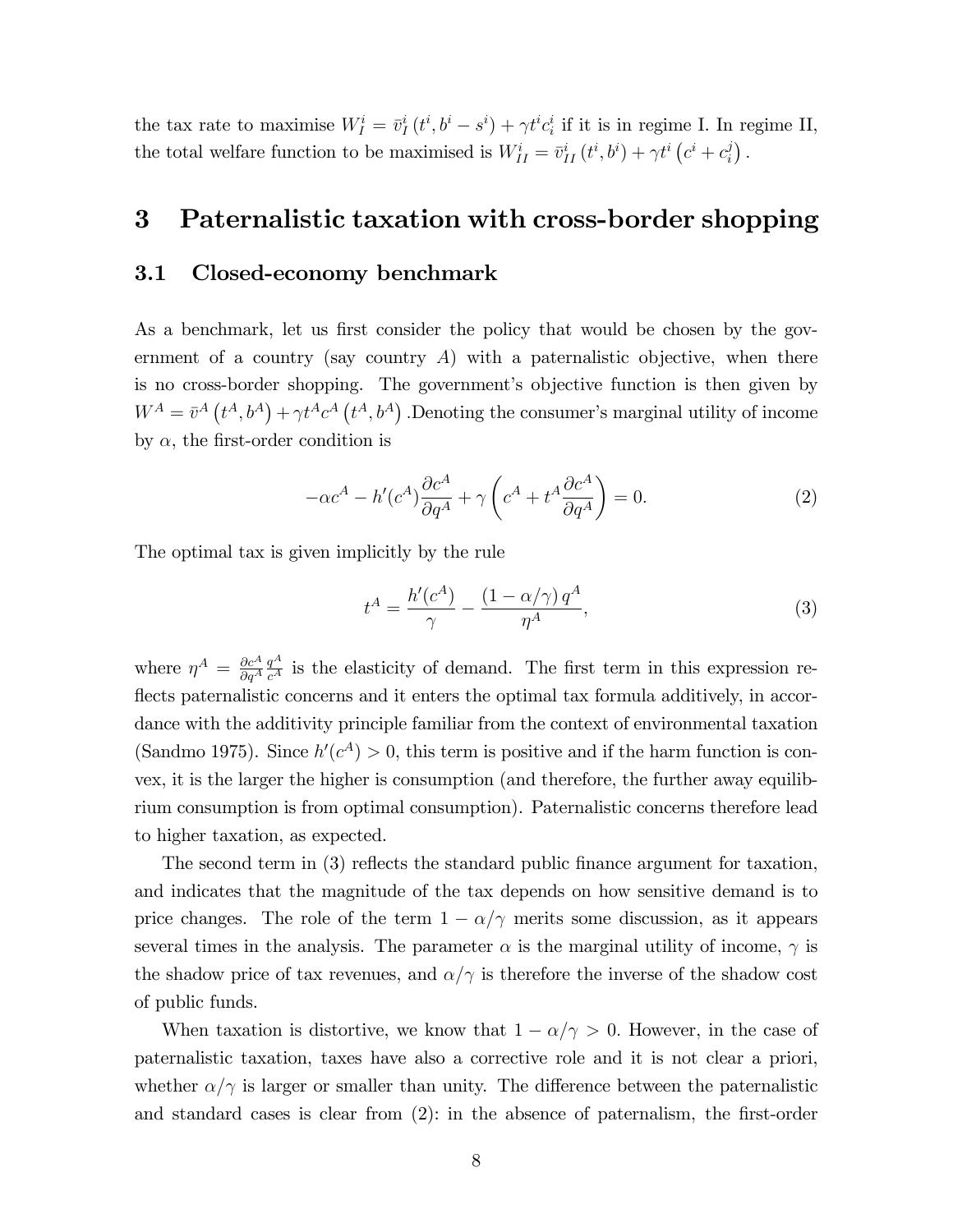condition implies that  $1 - \alpha/\gamma > 0$ , but when the government has a paternalistic objective, the sign of  $1 - \alpha/\gamma$  is in general ambiguous. In what follows we assume that taxation is distortive - that is, at the optimum, taxation is used in excess of what would be required to correct the distortion in the consumption of the harmful good. This seems to be a reasonable assumption, since it is unlikely that a corrective tax on tobacco, say, will be sufficient to satisfy a modern government's revenue requirement. We therefore assume throughout the paper that  $1 - \alpha/\gamma > 0$ .

Consequently, we can also note that in the presence of distortionary taxation, the paternalistic part of the tax is lower than in the Örst-best case where taxation is not distortionary. In the first-best situation, the optimal tax would be given by  $t^A =$  $\frac{h'(c^A)}{\alpha} > \frac{h'(c^A)}{\gamma}$  $\frac{c^{r}}{\gamma}$ . This result is analogous to the principle of incomplete internalisation of environmental externalities in the presence of distortive taxation (Bovenberg and de Mooij 1994), and it can be explained by the fact that the marginal costs of harm reduction increase with the marginal cost of public funds.

#### 3.2 The effect of cross-border shopping

Let us next consider how the optimal tax is affected when cross-border shopping is possible. Let country A be the home country whose tax decision we are interested in, and assume that there exists a neighbouring country  $B$  with a lower, exogenously given level of taxes. Country  $A$  is then in regime I: consumers in country  $A$  purchase part of their consumption in country B, until the point where  $t^B = t^A + \tau' (c_B^A)$  and their consumption is such that the budget constraint  $b^A - s^A = B^A$  is satisfied.

The government's objective function is now given by  $W_I^A = \bar{v}^A \left(t^A, b^A - s^A\right) + \gamma t^A c_A^A$ and the first-order condition is  $-\alpha c_A^A - h'(c^A) \frac{\partial c^A}{\partial q^A} + \gamma \left(c_A^A + t^A \frac{\partial c_A^A}{\partial q^A}\right)$  $= 0.$  Rearranging this condition yields the optimal tax rule in the case of cross-border shopping, which is given by

$$
t^{A} = \frac{h'(c^{A})}{\gamma} \frac{\eta^{A}}{\eta^{A}_{A}} \frac{c^{A}}{c^{A}_{A}} - \frac{(1 - \alpha/\gamma) q^{A}}{\eta^{A}_{A}}, \tag{4}
$$

where  $\eta_A^A = \frac{\partial c_A^A}{\partial q^A}$  $q^A$  $\frac{q^{A}}{c_{A}^{A}}$  and  $\eta^{A} = \frac{\partial c^{A}}{\partial q^{A}}$  $\overline{\partial q^A}$  $\frac{q^A}{c^A}$ . Looking at the public finance part of the tax rule (the last term), the demand elasticity that is relevant from the public finance point of view is now the elasticity of domestic demand, since this is the quantity that determines the tax base in the case of cross-border shopping<sup>11</sup>. Using the comparative statics results in (1), it is easy to show that  $|\eta_A^A| > |\eta^A|$ . Therefore the public finance

 $11$ Christiansen (1994) obtains a similar result in a model without paternalism (see Proposition 1 in his paper).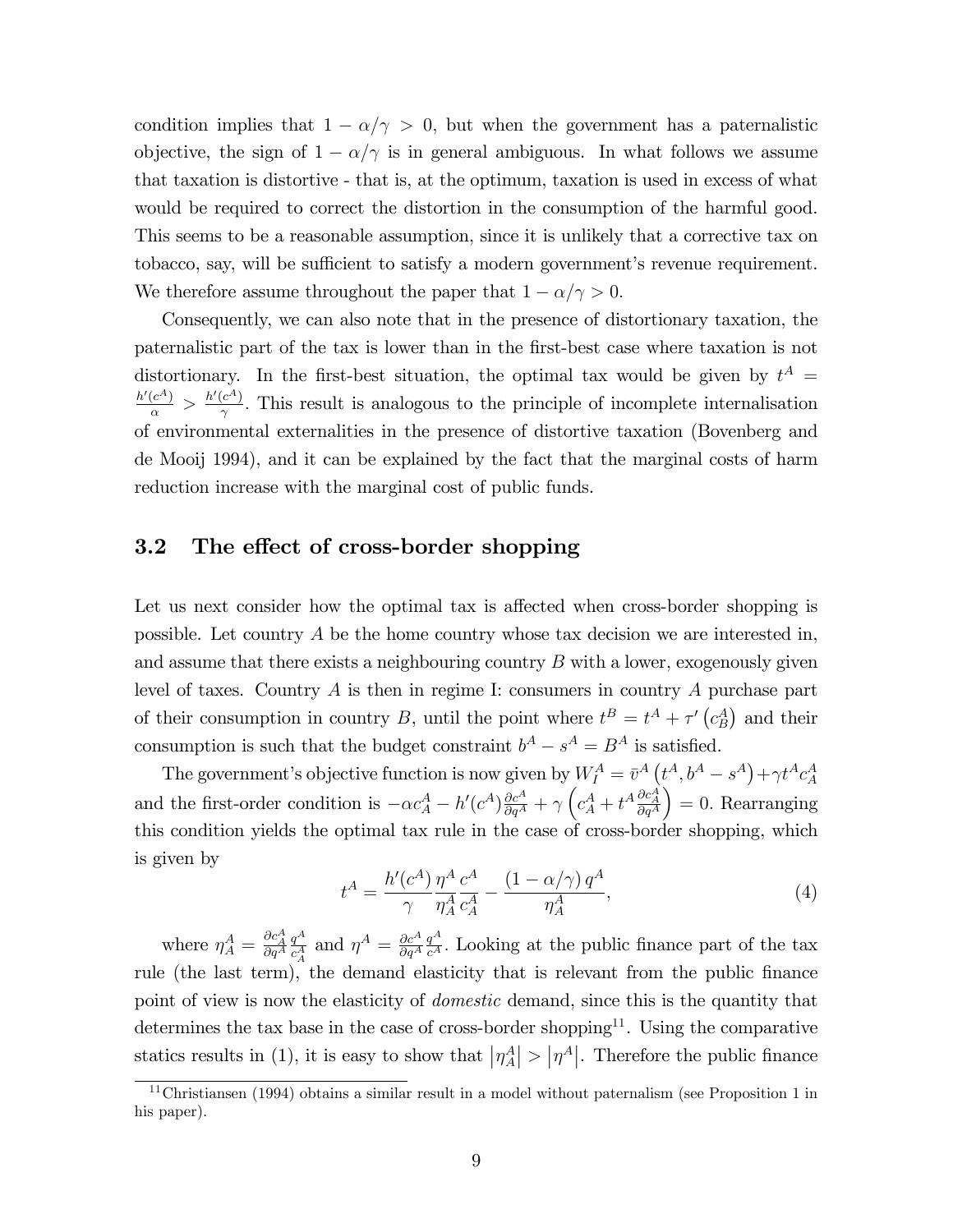part of the tax rule is scaled down due to the increased elasticity of the domestic tax base in the presence of cross-border shopping.

Further, comparing equations (3) and (4), the paternalistic term in the tax rule is multiplied by  $\frac{\eta^A}{n^A}$  $\eta^A_A$  $c^A$  $\frac{c^{\alpha}}{c_A^{\mathcal{A}}}$ : in the presence of cross-border shopping, the paternalistic component of the tax is increasing in the ratio of the elasticity of total demand to the elasticity of domestic demand. This Önding has an intuitive explanation: since the harmfulness of consumption is determined by total demand, this ratio of elasticities describes the effectiveness of tax policy as a means of reducing harmful consumption in an open economy.

Recalling that  $c^A = c_A^A + c_B^A$ , we can derive another useful formulation of the optimal tax rule, which enables us to evaluate the magnitude of the multiplier on the paternalistic term. Equation (4) can be written as

$$
t^{A} = \frac{h'(c^{A})}{\gamma} \left( 1 + \frac{\eta_{B}^{A}}{\eta_{A}^{A}} \frac{c_{B}^{A}}{c_{A}^{A}} \right) - \frac{\left( 1 - \alpha/\gamma \right) q^{A}}{\eta_{A}^{A}},\tag{5}
$$

where  $\eta_B^A = \frac{\partial c_B^A}{\partial q^A}$  $q^A$  $\frac{q^A}{c_B^A}$ . The paternalistic term is now multiplied by  $1 + \frac{\eta_B^A}{\eta_A^A}$  $\frac{c_A^A}{c_A^A}$ . Using the comparative statics results given in (1), it can be seen that  $-1 < \frac{\eta_B^A}{\eta_A^A}$  $\frac{c_B^A}{c_A^A} < 0$  . Our results therefore show that as a response to cross-border shopping, the paternalistic component of the tax is scaled  $down<sup>12</sup>$ . The intuition for this result is that taxation has now become a less efficient means for controlling harmful consumption, since the benefit from harm-abatement must now be traded off against inducing costly crossborder shopping.

However, it is interesting to note that the paternalistic component is not reduced to zero, and paternalistic concerns therefore continue to play a role in optimal tax policy even with cross-border shopping. It is worth stressing that this result does not depend for example on the strength of the paternalistic objective, or on the magnitude of transport costs.

The intuition for the result that paternalism continues to play a role in tax policy despite cross-border shopping is the following: even if there is extensive cross-border shopping, changes in the domestic tax rate cause larger changes in domestic demand  $(c_A^A)$  than in the amount of cross-border shopping  $(c_B^A)$  (see (1)); this is because transport costs imply that cross-border shopping is an imperfect substitute for domestic

 $12$ It should be noted that the discussion in this section suffers from the common problem that the "scaling down" refers to the components of the (implicit) tax rule, and not necessarily to the level of taxes when the economy moves between the two different equilibria considered. Limitations of this type are very common in the optimal taxation literature, and have recently been discussed for example by Gaube (2005).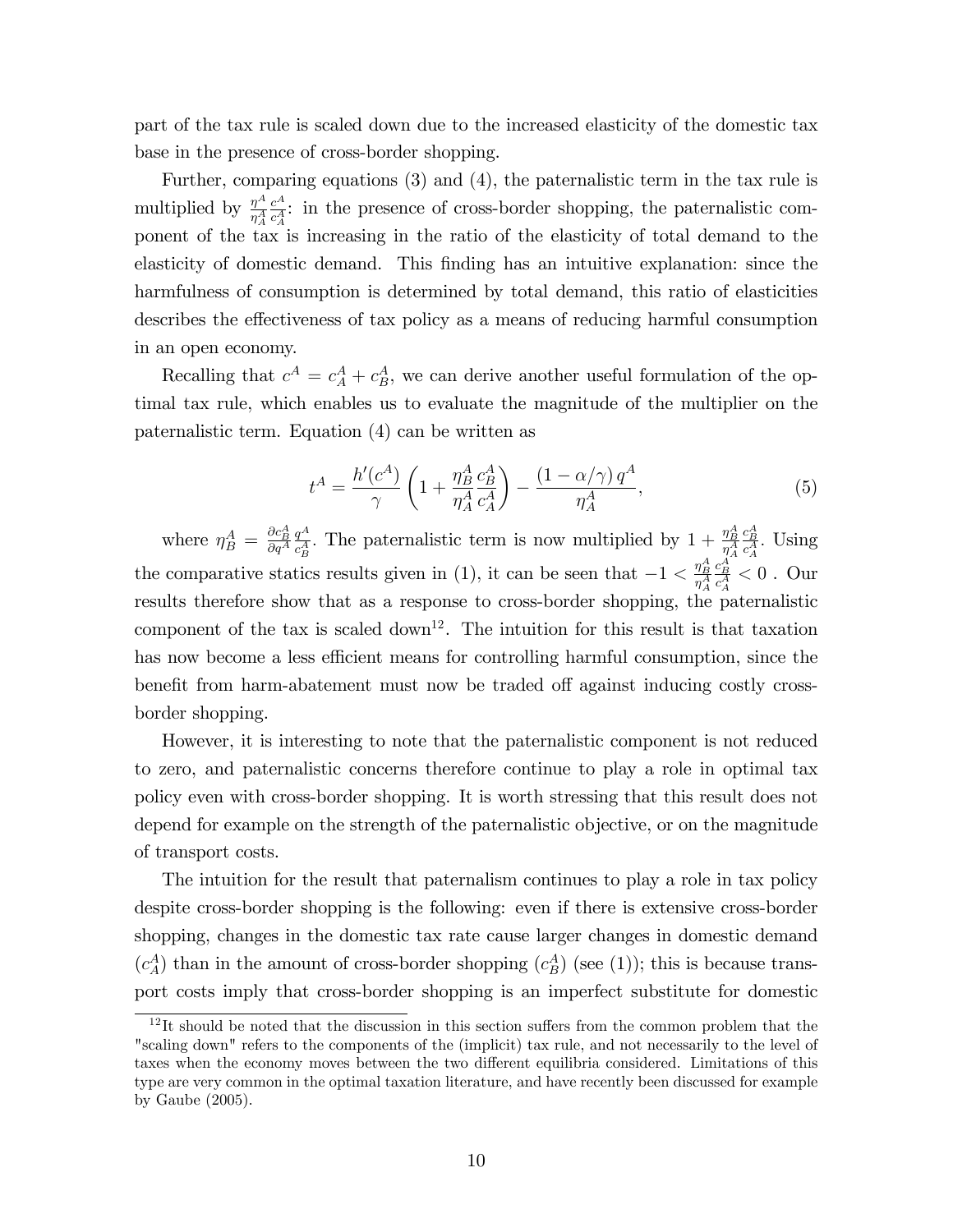consumption. Increases in the domestic tax rate will therefore reduce overall consumption regardless of the level of transport costs. As the level of total consumption determines the amount of harm from consumption, a paternalistic consideration will always be present in the optimal tax formula. The magnitude of the adjustment to the paternalistic component of the optimal commodity tax does, however, depend on the shape of the transport cost function:  $\frac{\eta_B^A}{\eta_A^A}$  $\frac{c_B^A}{c_A^A} \to -1$  when  $\tau'' \to 0$  and  $\frac{\eta_B^A}{\eta_A^A}$  $\frac{c_A^A}{c_A^A} \to 0$ when  $\tau'' \to \infty$ . Therefore, as expected, the paternalistic part of the tax is high when transport costs are highly convex, and low when transport costs are close to linear (and cross-border shopping is therefore more sensitive to changes in the domestic tax rate).

Our results on how cross-border shopping affects paternalistic commodity taxation are summarised in the following proposition:

Proposition 1 Assume that a government wishes to use paternalistic taxation to affect the consumption of a commodity. When this commodity is subject to cross-border shopping, the paternalistic component of the tax on the commodity is scaled down, but it is not reduced to zero. The paternalistic component of the tax is the higher the more elastic total demand is relative to domestic demand:

### 4 Tax competition

#### 4.1 Existence of a symmetric equilibrium

Let us next analyse the equilibrium under tax competition in a symmetric setting. In addition to assuming that individuals in the two countries have the same preferences, in the following analysis we will further assume that incomes in the two countries are identical  $(b^i = b^j = b)$ . In the current subsection we further assume that the two governmentís have identical preferences; this assumption will subsequently be relaxed.

As a first step, we need to derive the reaction function of country  $i$ , taking into account that it can in principle be either the high-tax or the low-tax country, depending on the policy chosen by its neighbour. As in Haufler (1996), we therefore first derive separate reaction functions for the cases where the country is in either regime, taking into account that in regime I, the tax rate of country  $i$  has to be at least as high as the tax rate of country  $j$ , and vice versa in regime II. We then show that the reaction function is continuous at the point where the country switches regime (that is, at the point  $t^{i*} = t^j$ ). This guarantees the existence of equilibrium in the tax setting game<sup>13</sup>.

<sup>&</sup>lt;sup>13</sup>The second-order conditions are reported in the appendix.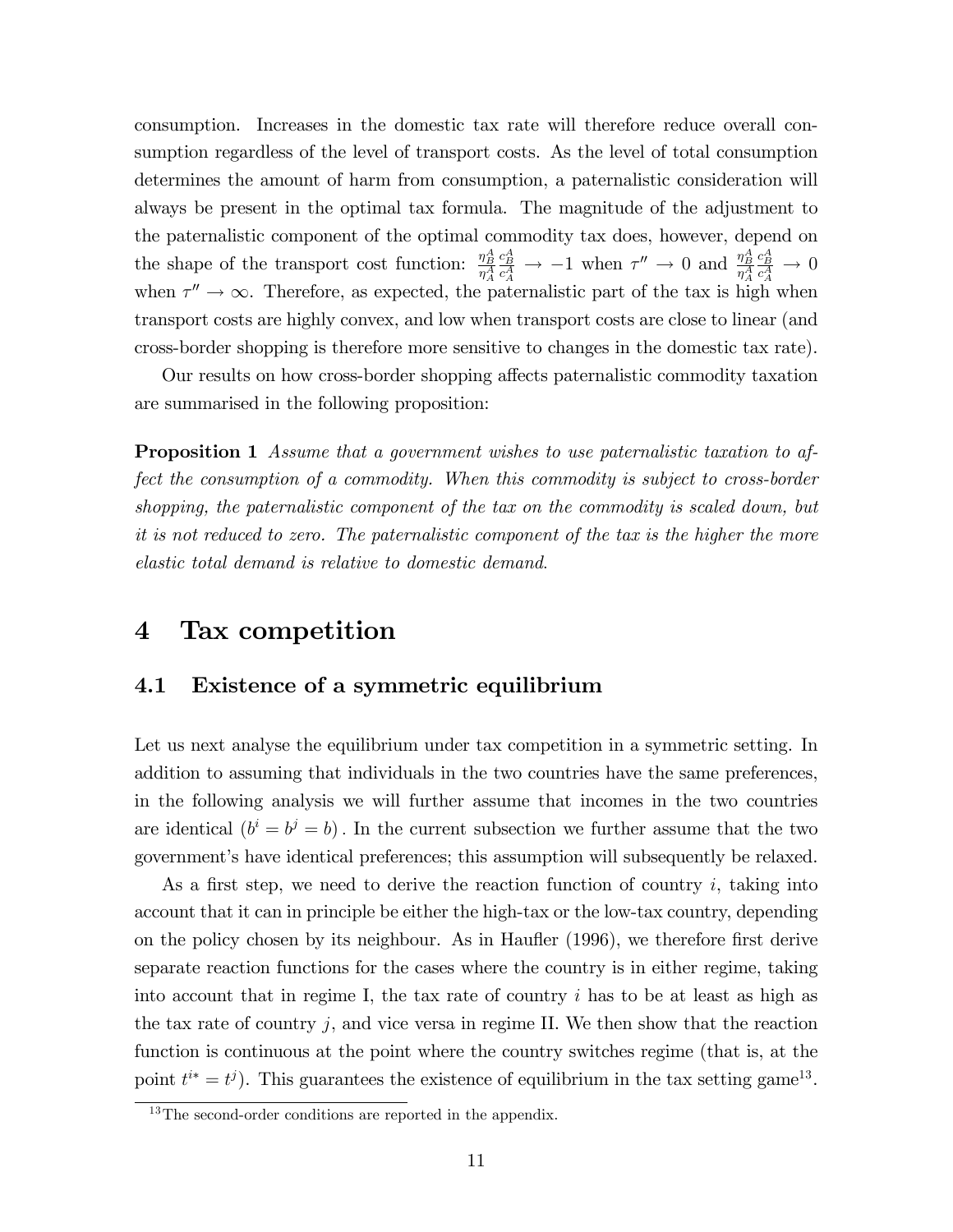The first-order conditions for the government's optimisation problem in the two regimes are given by

$$
R I: \begin{cases} \frac{\partial W^i_i}{\partial t^i} = -\alpha c^i_i - h'(c^i) \frac{\partial c^i}{\partial q^{i*}} + \gamma \left( c^i_i + t^{i*} \frac{\partial c^i_i}{\partial q^i} \right) = 0 \text{ if } t^{i*} \ge t^j\\ t^{i*} = t^j \text{ otherwise.} \end{cases}
$$
(6)

$$
R \ II : \begin{cases} \frac{\partial W_{II}^i}{\partial t^i} = -\alpha c^i - h'(c^i) \frac{\partial c^i}{\partial q^{i*}} + \gamma \left( c^i + t^{i*} \frac{\partial c^i}{\partial q^{i*}} + c^j_i + t^{i*} \frac{\partial c^j_i}{\partial q^{i*}} \right) = 0 \text{ if } t^{i*} \le t^j\\ t^{i*} = t^j \text{ otherwise.} \end{cases}
$$
(7)

Substituting in the expressions for the partial derivatives in (6) and (7), we obtain

$$
R I: \begin{cases} \frac{\partial W_I^i}{\partial t^i} = -\alpha c_i^i + h'(c^i) \frac{c_i^i}{q^{i*}} + \gamma \left( \frac{c_i^i}{q^{i*}} - \frac{t^{i*}}{\tau''} \right) = 0 \text{ if } t^{i*} \ge t^j\\ t^{i*} = t^j \text{ otherwise.} \end{cases}
$$
(8)

$$
R\ II:\begin{cases} \frac{\partial W_{II}^i}{\partial t^i} = -\alpha c^i + h'(c^i) \frac{c^i}{q^{i*}} + \gamma \left( \frac{c^i}{q^{i*}} + c^j_i - \frac{t^{i*}}{\tau''} \right) = 0 \text{ if } t^{i*} \le t^j\\ t^{i*} = t^j \text{ otherwise.} \end{cases} \tag{9}
$$

The above equations define the reaction function  $t^{i*}(t^j)$  of country *i*. Since  $c_j^i \to 0$ and  $c_i^i \to c^i$  as  $t^i \to t^j$ , the reaction function is continuous. If both countries have the same objective function, there therefore exists a symmetric Nash equilibrium where  $t^{i*} = t^{j*}.$ 

# 4.2 Asymmetric equilibrium when one country has a paternalistic objective

Consider as a starting point a symmetric case where neither country has a paternalistic objective. In this case, the term  $h'(c^i) \frac{\partial c^i}{\partial q^{i*}}$  in the above reaction functions is zero for both countries and there is a symmetric equilibrium. Now consider a change where in one of the countries, say in country  $A$ , a government with a paternalistic objective comes into power, whereas in the other country the situation remains unchanged. We know from equation (5), that this causes an increase in the tax rate in country A (corresponding to an outward shift in country  $A$ 's reaction function).

In order to determine what happens in country  $B$ , we need to analyse the slope of its reaction function. Country  $B$  is now in regime II and has no paternalistic objective,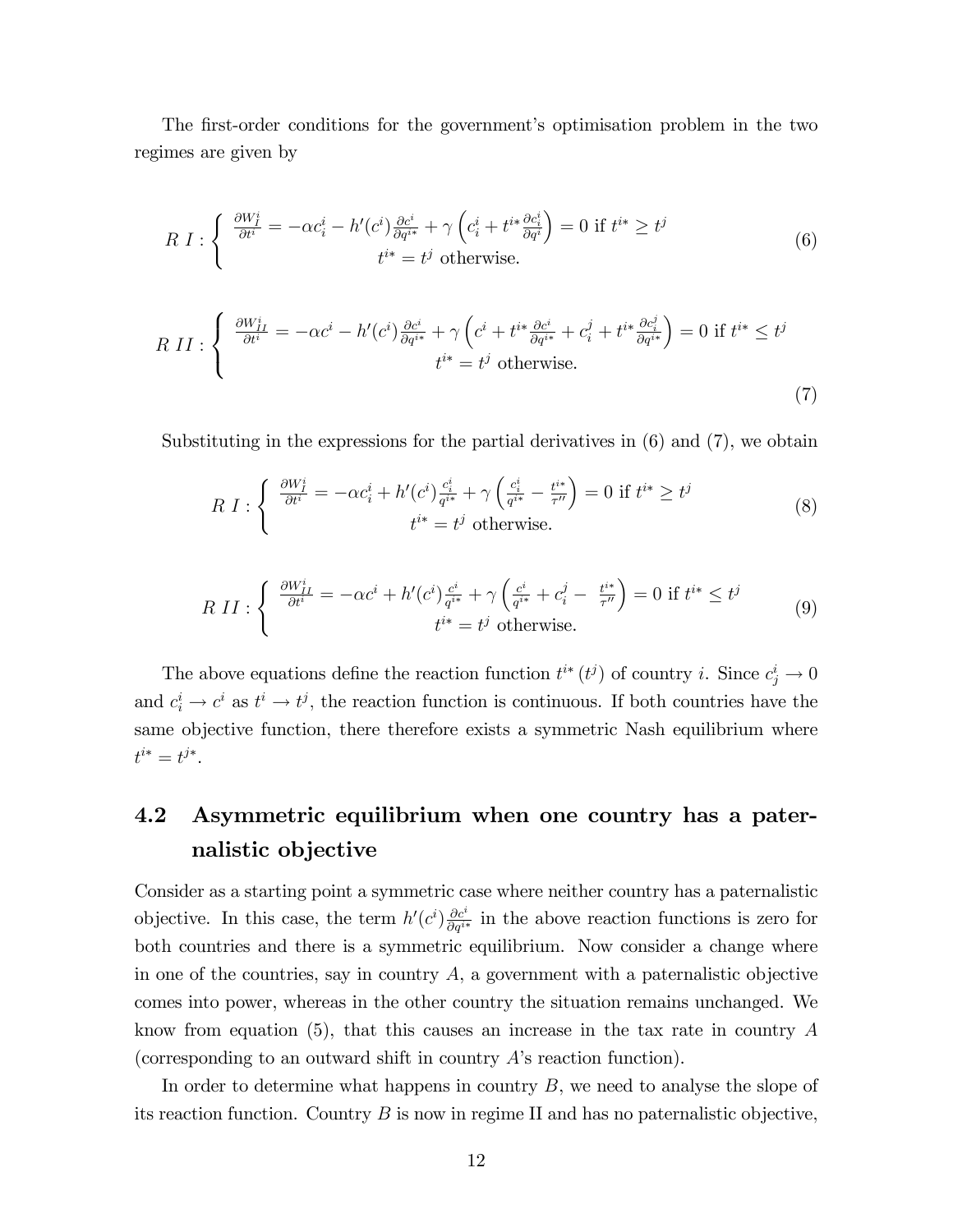and its reaction function is therefore given by

$$
\frac{\partial W_{II}^B}{\partial t^B} = R^B \left( t^B, t^A \right) = -\alpha c^B + \gamma \left( c^B + t^{B*} \frac{\partial c^B}{\partial q^{B*}} + c^A_B + t^{B*} \frac{\partial c^A_B}{\partial q^{B*}} \right) = 0. \tag{10}
$$

Totally differentiating  $(10)$ , the slope of country B's reaction function is given by  $\frac{dt^{B}}{dt^{A}}=-\frac{\partial R^{B}\big(t^{B},t^{A}\big) \mathbin{/} \partial t^{A}}{\partial R^{B}(t^{B},t^{A}) \mathbin{/} \partial t^{B}}=-\frac{\partial^{2}W^{B}_{II}\big(t^{B},t^{A}\big) \mathbin{/} \partial t^{B}}{\partial^{2}W^{B}_{II}(t^{B},t^{A}) \mathbin{/} \big(\partial t^{B}\big)^{2}}$  $\frac{W_{II}(\epsilon^B, \epsilon^B) / \sigma \epsilon^B \sigma \epsilon^B}{\partial^2 W_{II}^B(t^B, t^A) / (\partial t^B)^2}$ . The denominator of this expression is the second-order condition for country  $B$ , and is therefore negative. The numerator is given by

$$
\frac{\partial R^B\left(t^B,t^A\right)}{\partial t^A}=\gamma\left(\frac{\partial c^A_B}{\partial q^A}+t^{B*}\frac{\partial^2 c^A_B}{\partial q^B\partial q^A}\right)
$$

This expression is simplified by assuming that the total transport cost function is quadratic, which is a common simplifying assumption in the literature on commodity tax competition (see for example Kanbur and Keen (1993) and Haufler (1996, 2001)). We therefore assume from now on that the transport cost function is  $\tau = 1/2\theta \left(c_j^i\right)^2$ ,  $\theta > 0$ . In this case the amount of cross-border shopping is linear in the difference in tax rates  $(c_B^A = \frac{q^A - q^B}{\theta})$  $\frac{-q^B}{\theta}$ ), and we therefore have that  $\frac{\partial^2 c_B^A}{\partial q^B \partial q^A} = 0$ . Using this together with (1), we find that  $\frac{\partial R^B(t^B,t^A)}{\partial t^A} > 0$  and hence that  $\frac{dt^B}{dt^A} > 0$ . Therefore, the two tax rates are strategic complements from the point of view of country  $B$ , and the policy shift in country  $A$  causes country  $B$ 's tax rate also to increase.

To determine the relative magnitude of the increase in country  $B$ 's tax rate, we substitute the comparative statics results from (1), as well as the transport cost function into the expression for  $\frac{dt^B}{dt^A}$ . After some manipulations, we obtain

$$
\frac{dt^B}{dt^A} = \frac{1}{2 + \theta \left(\frac{2}{q^{B*}} - \frac{\alpha}{\gamma}\right) \frac{c^B}{q^{B*}}} \tag{11}
$$

Since we have assumed that  $1 - \alpha/\gamma > 0$ , this expression is smaller than 1 (in fact, smaller than  $1/2$ ). Therefore the tax rate in country B increases by less than the tax rate in country  $A^{14}$  Therefore, there exists an asymmetric Nash equilibrium, where the paternalistic country has the higher tax rate. We can state the following proposition:

Proposition 2 Starting from a symmetric equilibrium where neither government has a paternalistic objective, consider a small change whereby one country adopts paternalistic taxation to reduce the consumption of a harmful good. Both countries' tax rates

 $14$ The original equilibrium therefore satisfies the "stability" conditions of Nash equilibrium (see Dixit (1986)), which are equivalent with  $\vert$  $\frac{dt^B}{dt^A}$  $\vert$  < 1.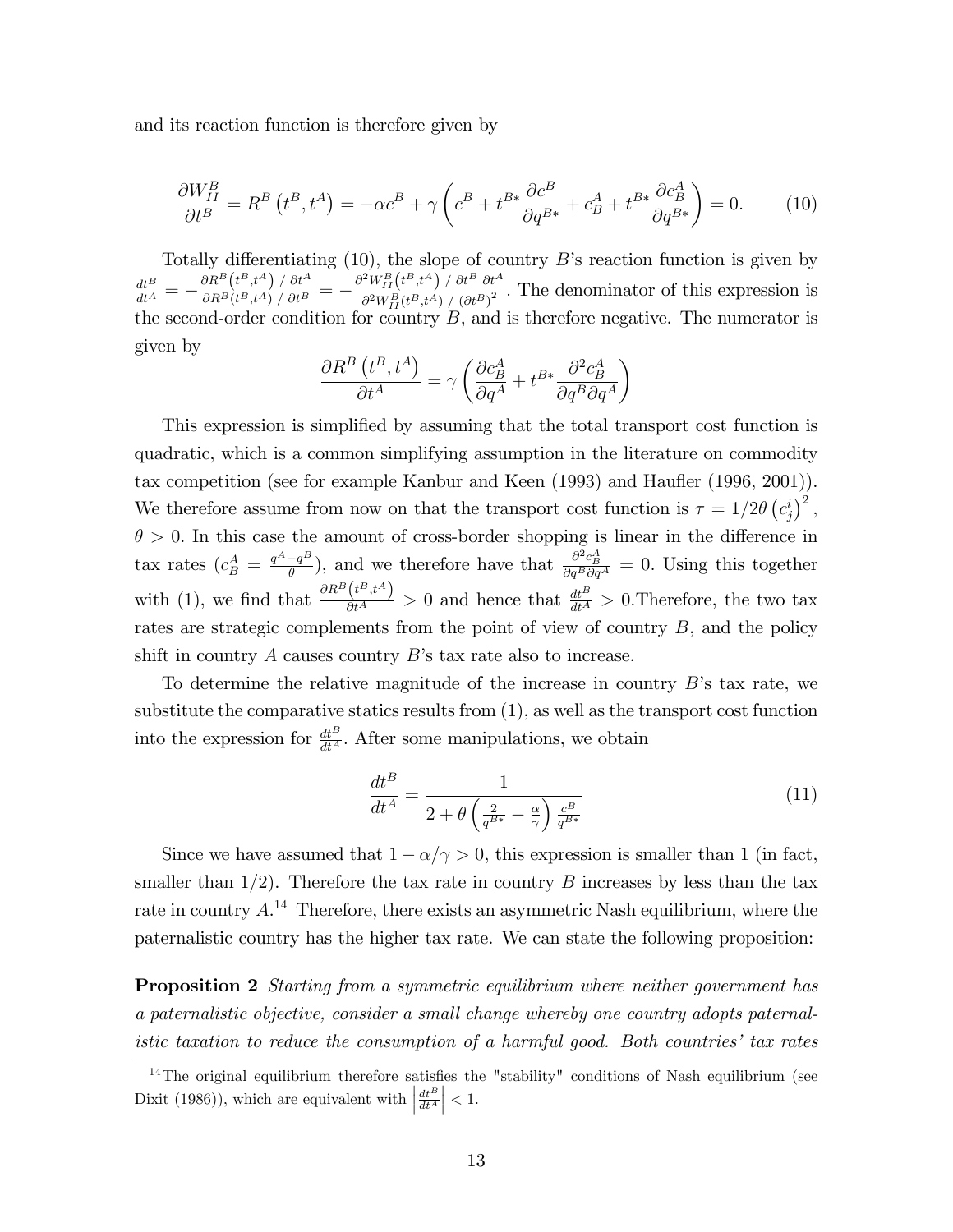increase, and there is an asymmetric equilibrium where the paternalistic country has the higher tax rate.

## 5 Minimum tax rates

Let us next turn to the question whether policy coordination can be beneficial when the starting point is the equilibrium examined in the previous section. In the current section, we examine whether welfare can be increased by setting a binding minimum tax rate requirement. In the following section, we will analyse the effects of tax rate harmonisation. Both are key measures that have been proposed in the EU to curtail excessive cross-border shopping.

#### 5.1 Welfare effect on the high-tax country

In order to examine whether a binding minimum tax rate requirement on the low-tax country would improve welfare in the high-tax country, we differentiate the welfare function of country A with respect to country B's tax rate. As country A is in regime I and has a paternalistic objective, its welfare function is  $W_I^A = \bar{v}_I^A(t^A, b^A - s^A) + \gamma t^A c_A^A$ . The derivative with respect to country  $B$ 's tax rate is given by

$$
\frac{\partial W_I^A}{\partial t^B} = -\alpha c_B^A - h'(c^A) \frac{\partial c^A}{\partial q^B} + \gamma t^A \frac{\partial c_A^A}{\partial q^B}
$$
\n
$$
= \left( -\alpha + \frac{h'(c^A)}{q^A} \right) c_B^A + \gamma t^A \left( \frac{-c_B^A}{q^A} + \frac{1}{\tau''} \right)
$$
\n(12)

From this expression, we can isolate two effects, identified in previous literature (see Mintz and Tulkens  $(1986)$  and Haufler  $(1996)$ ), of an increase in the low-tax countryís tax rate on the high-tax countryís welfare: Örstly, the private consumption effect, which is given by the two first terms in  $(12)$ , is the direct welfare effect of the reduction in private consumption, caused by the increased cost of cross-border shopping. Secondly, the public consumption effect, given by the last term in  $(12)$ , gives the effect of the increase in the low-tax country's tax rate on government revenue in the high-tax country<sup>15</sup> .

 $15$ These effects have been aggregated into the "consumer price spillover" in Lockwood (2001). Lockwood further discusses two other tax spillovers, namely producer price spillovers and rent spillovers.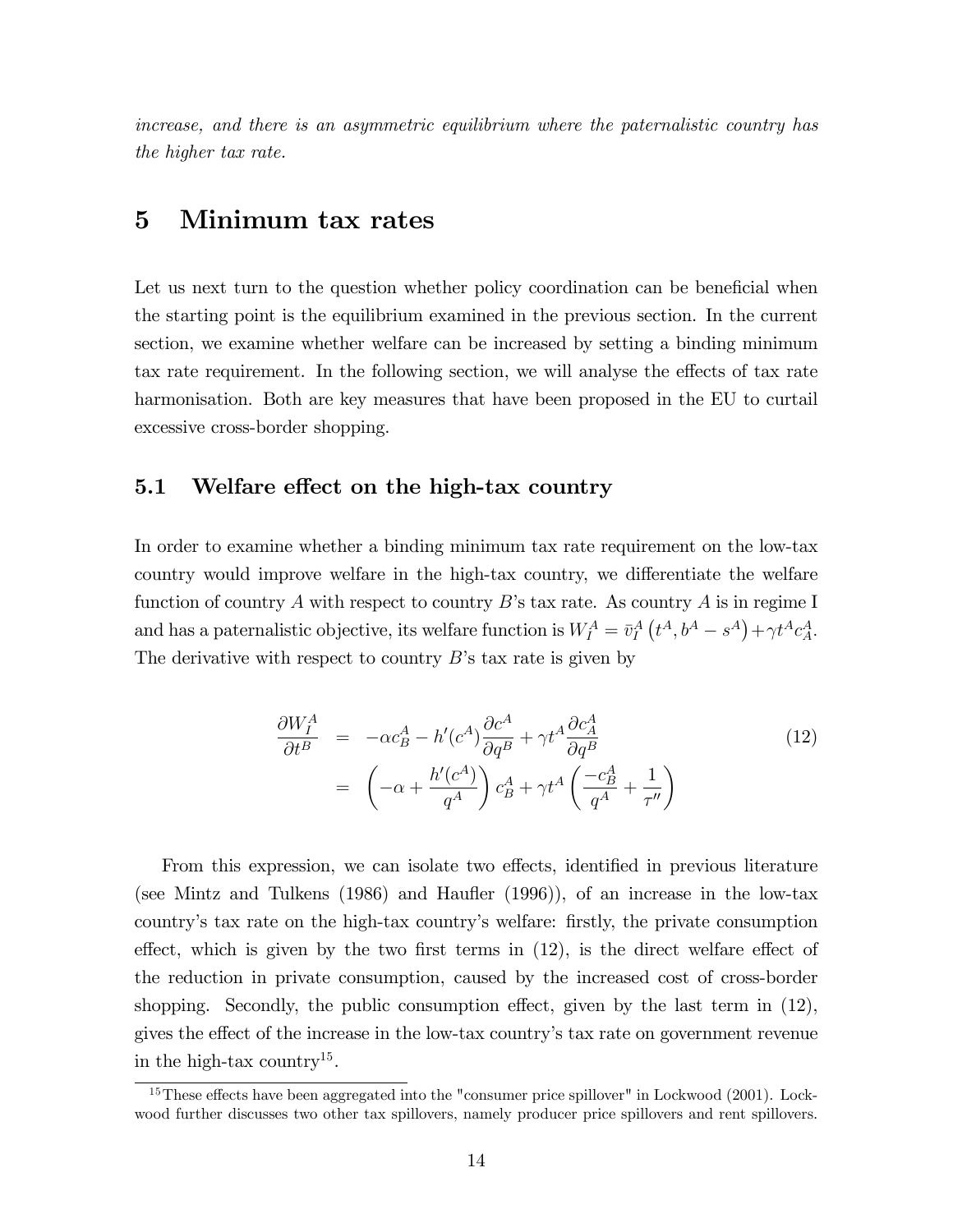Consider first the private consumption effect. The nature of this effect is in our context very different from the standard case: in our setting, high consumption is not necessarily beneficial for welfare, and a tax increase in the low-tax country therefore generates a positive spillover on the high-tax country not analysed in previous literature. In the standard case without paternalism, the private consumption effect is always negative, and consists only of the very first term in  $(12)$ ,  $-\alpha c_B^A$ : this is a terms of trade effect, as consumers experience a loss due to more expensive cross-border shopping. However, the paternalistic objective implies that the sign of the private consumption effect may be reversed: in the case with paternalism, the reduction in consumption has an additional positive effect (given by the term  $-h'(c^A)\frac{\partial c^A}{\partial q^B}$ ), as the harm caused by consumption is thereby reduced<sup>16</sup>. In net, the sign of the private consumption effect is thus in our case ambiguous. From (12), it is positive if  $q^A < \frac{h'(c^A)}{c}$  $\frac{c^{r}}{\alpha}$ . The high-tax country is therefore more likely to benefit from the tax increase in the low-tax country when the marginal harm created by consumption is high and the paternalistic objective therefore plays a stronger role.

The last term in  $(12)$  refers to the public consumption effect. This effect is identical to the standard case, as presented in Haufler  $(1996)$ . The public consumption effect can be either positive or negative, depending on whether an increase in the low-tax countryís tax rate increases or reduces domestic demand. The latter case, which may seem paradoxical, can be explained by the fact that a tax increase in the low-tax country reduces not only cross-border shopping, but also *total* demand  $c^A$  due to an income effect. Whether the domestic tax base increases or decreases when the foreign tax rate is increased, depends on how responsive cross-border shopping is to changes in the tax rate differential; this in turn depends on the shape of the transport cost function. Let us again consider the special case of quadratic transport costs. As in Haufler (1996), the public consumption effect is then unambiguously positive: domestic demand is then given by  $c_A^A = \frac{1}{q^A}$  $q^A$  $\overline{ }$  $1-\frac{q^A-q^B}{\theta} (t^A)^2-(t^B)^2$  $2\theta$ and therefore  $\frac{\partial c_A^A}{\partial q^B} = \frac{q^B}{\theta q^A} > 0.$ 

However, the ambiguity about the sign of the private consumption effect is not resolved by assuming quadratic transport costs, as it depends primarily on the extent of harm from consumption. Further analysis is therefore needed to determine whether the overall effect in  $(12)$  is positive or negative. Noting again that with quadratic

These effects however are only present when there is imperfect factor mobility or imperfect competition, respectively, and therefore do not arise in our model.

 $16$ Christiansen (2006) has independently obtained similar results in a context where there are negative externalities from the consumption of a cross-border traded good (see Proposition 4 in his paper). The emphasis in his paper - the effect of cross-border shopping on the optimal commodity tax structure - is distinctly different from ours.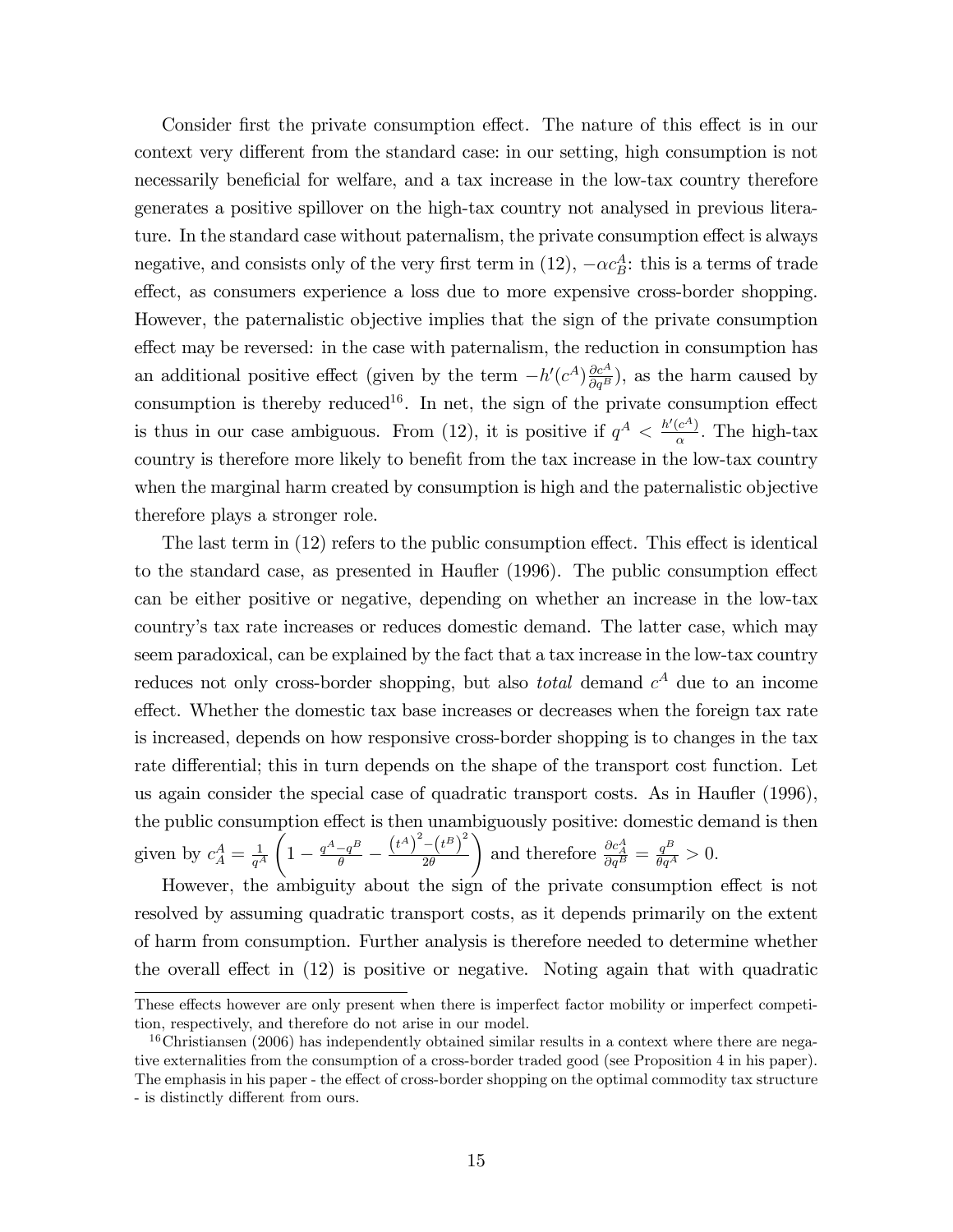transport costs  $c_B^A = \frac{q^A - q^B}{\theta}$  $\frac{-q^B}{\theta}$ , the expression for  $\frac{\partial W_I^A}{\partial t^B}$  becomes

$$
\frac{\partial W_I^A}{\partial t^B} = \left[ -\alpha + \frac{h'\left(c^A\right)}{q^{A*}} + \frac{\gamma}{q^{A*}} \frac{\left(q^{A*} - 1\right) q^{B*}}{\left(q^{A*} - q^{B*}\right)} \right] > 0.
$$

This expression can easily be shown to be positive by comparing it with the high-tax country's first-order condition (8). Therefore, if transport costs are quadratic, the sum of the private and public consumption effects is positive, and the paternalistic country benefits from a binding minimum tax rate requirement on the low-tax country.

#### 5.2 Welfare effect on the low-tax country

Let us next consider the effect of a binding minimum tax rate requirement on welfare in the low-tax country. If the required increase in the tax rate of the low-tax country is small, then the welfare effect of a binding minimum tax rate on the low-tax country itself depends only on the reaction of the high-tax country. We therefore need to examine firstly, how country  $B$ 's welfare is affected by changes in country  $A$ 's tax rate, and secondly, how country  $A$ 's tax rate reacts to a (small) increase in country  $B$ 's tax rate.

The effect of a change in country  $A$ 's tax rate on welfare in country  $B$  is given by  $\frac{\partial W_H^B}{\partial t^A} = \gamma t^B \frac{\partial c_B^A}{\partial q^A} > 0$ : an increase in the high-tax country's tax rate would unambiguously increase the amount of cross-border shopping, and it thus only has a positive public consumption effect on the low-tax country. Therefore, if the tax rates are strategic complements also from the point of view of country  $A$ , and an increase in country  $B$ 's own tax rate therefore induces country A also to increase its tax rate, then the minimum tax rate requirement increases welfare in country B.

To examine how country  $A$ 's tax rate reacts to an increase in country  $B$ 's tax rate, we need to find the slope of country  $A$ 's reaction function. Country  $A$  is in regime I and has a paternalistic objective, and its reaction function  $(\text{from } (8))$  is therefore given by

$$
\frac{\partial W_I^A}{\partial t^A} = R^A \left( t^B, t^A \right) = -\alpha c_A^A + h'(c^A) \frac{c_A^A}{q^{A*}} + \gamma \left( \frac{c_A^A}{q^{A*}} - \frac{t^{A*}}{\tau''} \right) = 0 \tag{13}
$$

By a similar argument as in the previous section,  $sign\left(\frac{dt^A}{dt^B}\right)$  $dt^B$  $= sign \left(\frac{\partial R^A}{\partial t^B}\right)$  $\partial t^{B}$  $\big)$ . Differentiating (13) yields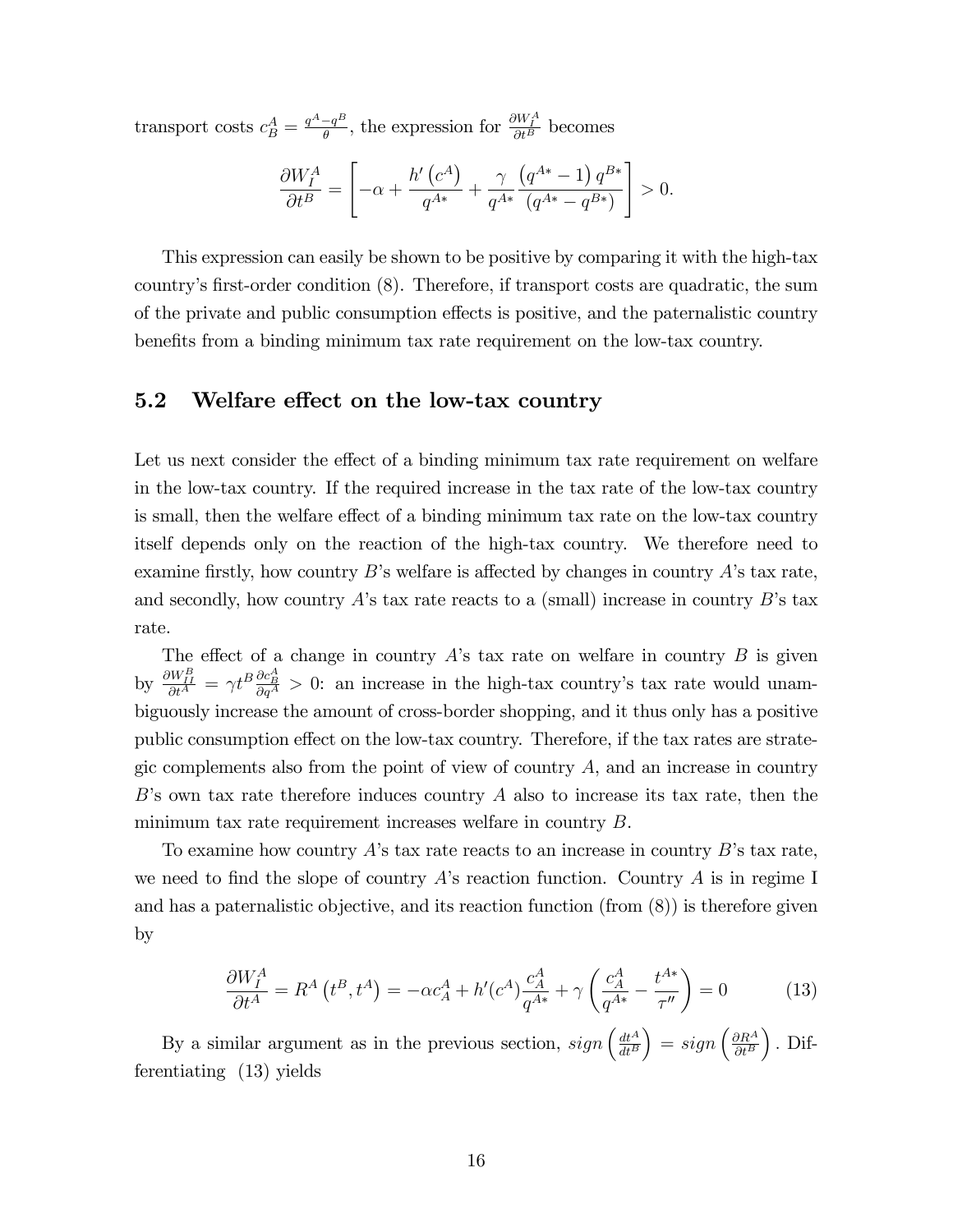$$
\frac{\partial R^A \left(t^B, t^A\right)}{\partial t^B} = \left(-\alpha + \frac{h'(c^A)}{q^{A*}} + \frac{\gamma}{q^{A*}}\right) \frac{\partial c_A^A}{\partial q^B} + h''(c^A) \frac{\partial c^A}{\partial q^B} \frac{c_A^A}{q^{A*}}.\tag{14}
$$

The sign of this expression is in general ambiguous. We can however again analyse the special case of quadratic transport costs. In this case we know that  $\frac{\partial c_A^A}{\partial q^B} > 0$ . It can also be observed from country A's first-order condition (13) that  $-\alpha + \frac{h'(c^A)}{q^{A*}} + \frac{\gamma}{q^{A*}} > 0$ . With quadratic transport costs, the first half of  $(14)$  is therefore positive.

However, the sign of the latter part,  $h''(c^A) \frac{\partial c^A}{\partial a^B}$  $\partial q^B$  $\frac{c_A^A}{q^{A*}},$  hinges on whether the harm function is concave or convex. The sign of  $\frac{\partial R^A(t^B,t^A)}{\partial t^B}$  therefore remains ambiguous even with quadratic transport costs, and it is guaranteed to be positive only if the harm function is not too convex. When the harm function is very convex, the reduction in consumption caused by higher taxation in country B already causes a large reduction in harm, and the case for domestic tax increases in country  $A$  is therefore weakened.

It is interesting to note that with quadratic transport costs, a stronger paternalistic concern in country A makes it more likely that  $(14)$  is positive: the stronger the paternalistic concern, the more likely it is that country A increases its tax rate in response to a tax increase in country  $B$ . In the previous subsection we concluded that a stronger paternalistic concern also makes it more likely that the high-tax country benefits from the minimum tax rate requirement. Therefore, a stronger paternalistic concern - implying that there is more divergence in the policy objectives of the two countries - makes it more likely that a binding minimum tax rate on the low-tax country is Pareto improving.

Further, if we consider the example of alcohol, recent medical research has provided evidence that the harm function from alcohol consumption may in fact be linear (Johansen *et al* 2005). If this is the case, the last term in (14) vanishes, and a policy of minimum tax rate requirement will be Pareto improving.

We summarise the results of this section in the following proposition:

Proposition 3 Starting from a symmetric equilibrium where neither government has a paternalistic objective, consider a small change whereby one country adopts paternalistic taxation to reduce the consumption of a harmful good. In the resulting asymmetric equilibrium, the welfare effect of a binding minimum tax rate requirement is in general ambiguous. With quadratic transport costs, the following results hold:

 $(i)$  the welfare effect on the high-tax country is positive.

 $(ii)$  the welfare effect on the low-tax country is positive if the harm function is not too convex.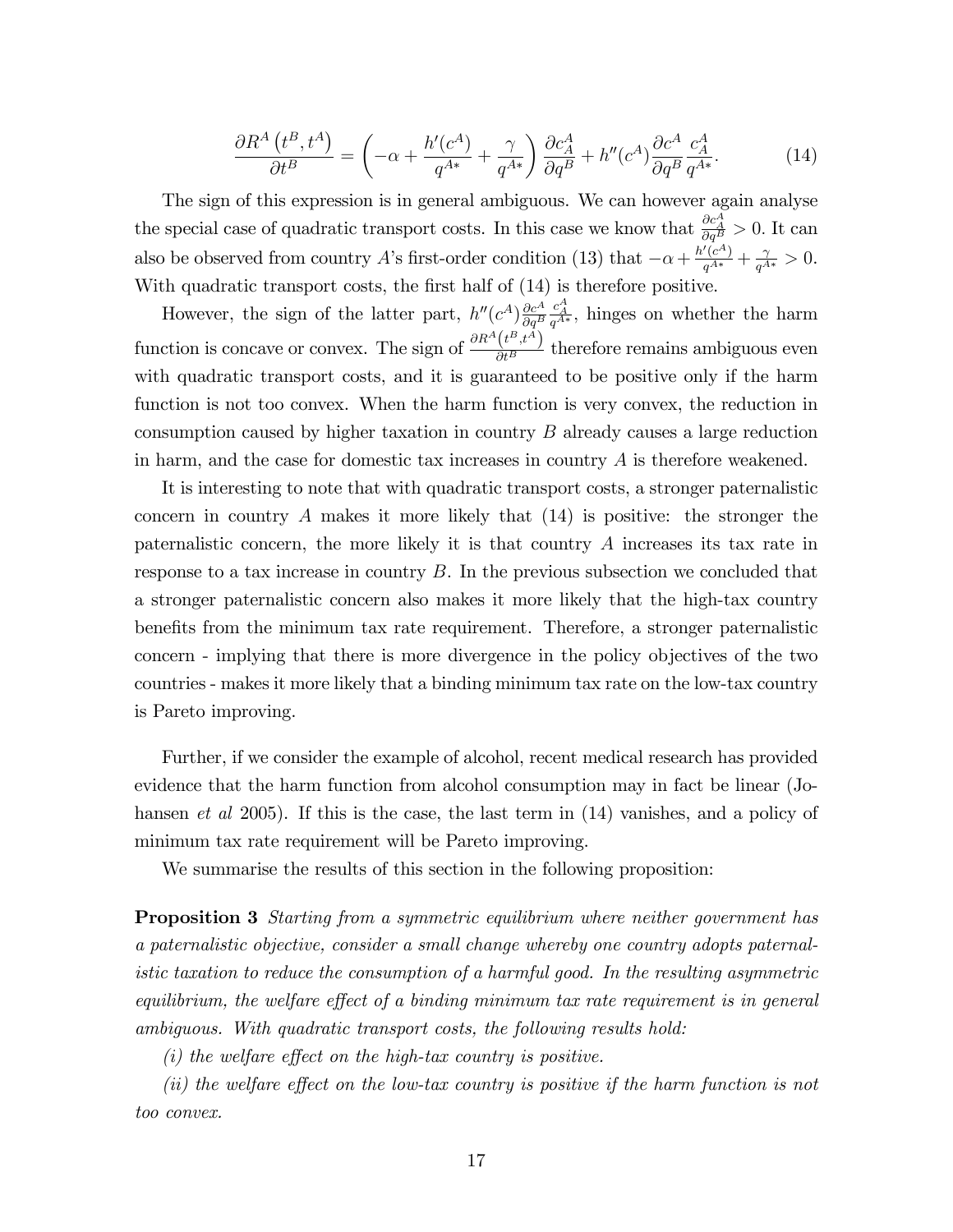(iii) a stronger paternalistic objective makes it more likely that the policy is Pareto improving.

Our analysis has therefore shown that even when countries have very different views about the proper role of alcohol taxation - whether it should be used for revenue raising purposes only, or as part of national health policy - they can benefit from policy coordination. The different views about alcohol taxation held for example by different member states of the EU should therefore not be an obstacle to policy coordination aimed at eliminating harmful tax competition.

### 6 Tax harmonisation

Let us finally analyse another possible coordination measure which has been discussed by European policy makers, namely tax rate harmonisation. Our argument in this section is most closely related to the analysis of tax harmonisation in Kanbur and Keen (1993). However, Kanbur and Keen as well as various authors building on their analysis (see Nielsen  $(2001)$  and Ohsawa  $(1999)$ ) assume that the governments' objective is to maximise tax revenue. We analyse also the effects on private consumption, taking into account the fact that in our context, increases in private consumption are not always welfare improving<sup>17</sup>.

As in previous literature, we take harmonisation to mean that taxes in the two countries are set at a common, intermediate level between the initial tax rates. Such a reform eliminates all cross-border shopping, and might therefore at first sight seem like an attractive remedy for the problems stemming from cross-border shopping and tax competition. However, it is easy to show that in our model the low-tax country would lose from harmonisation to any tax rate  $t \in (t^{B*}, t^{A*})$ .<sup>18</sup> The objective function in the (previously) low-tax country, country B, is now given simply by  $W^B = v(t) +$  $tc^{B}(t)$ . Consumption depends only on the country's own tax rate, as in the previous equilibrium. Since the harmonised tax rate  $t > t^{B*}$ , private consumption must fall in country  $B$  after harmonisation. Further, government revenue must also fall: the country

<sup>&</sup>lt;sup>17</sup>See also Keen (1987, 1989) for seminal contributions to the literature on tax harmonisation (looking at destination-based taxes) and Lopez-Garcia (1996) and Kotsogiannis et al (2005) for analyses with origin-based taxation. These papers consider tax harmonisation in a setting with differentiated goods, and do not model cross-border shopping or transport costs explicitly. Lockwood (2001) provides a synthesis of many results from the previous literature, but he does not consider harmonisation of origin-based taxes.

<sup>&</sup>lt;sup>18</sup>As in Kanbur and Keen (1993), we do not consider the possibility of transfers between countries, but look at each country separately and concentrate on whether actual Pareto improvements could be obtained by harmonisation.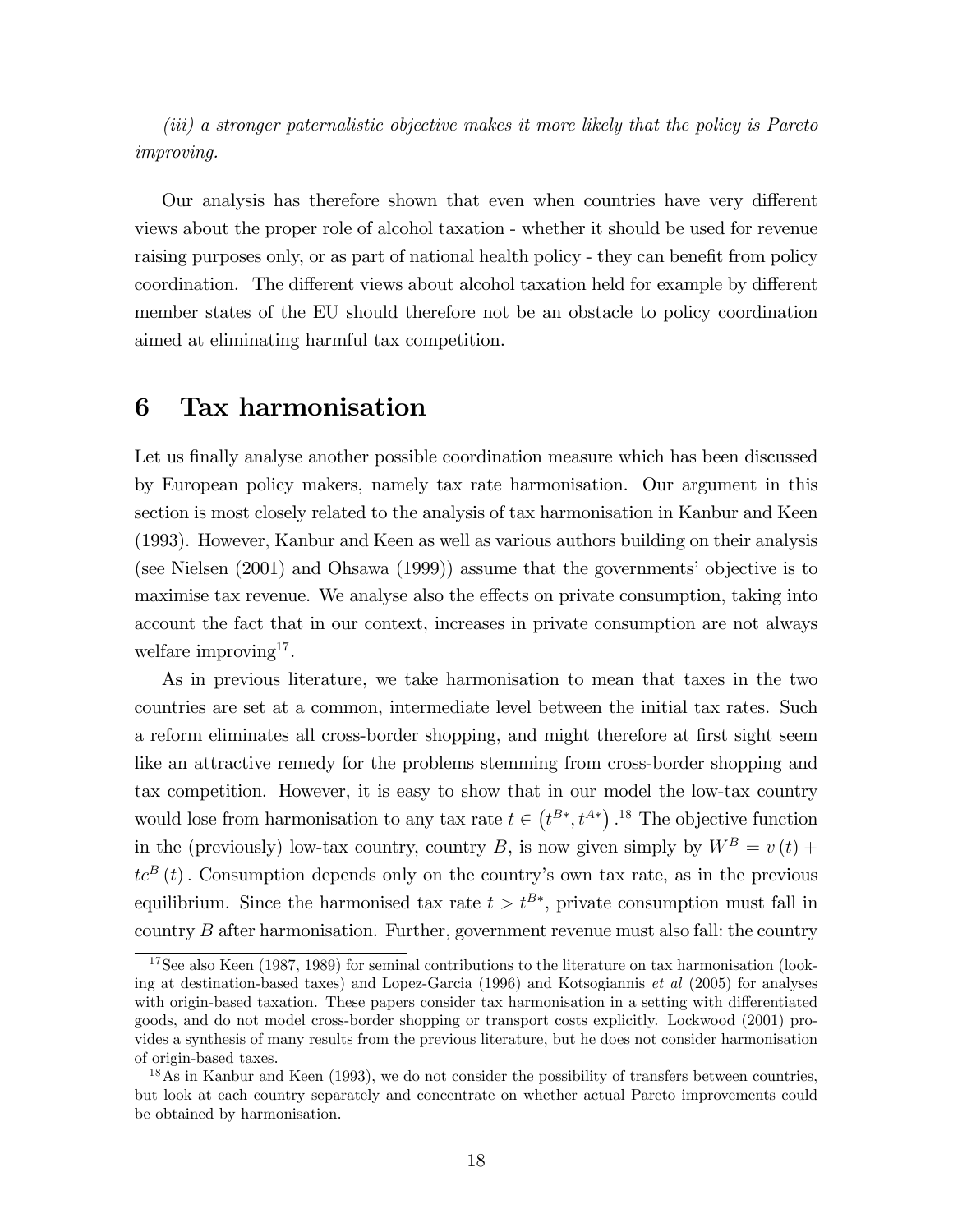loses all tax revenue from cross-border shopping, whereas domestic revenue remains constant, as consumption falls one-for-one with the increased tax rate. Therefore, tax rate harmonisation is certain to reduce welfare in country B.

Turning next to effects in the high-tax country, we can gain useful insights by examining the effects of harmonisation at either of the original tax rates,  $t^{B*}$  and  $t^{A*}$ . Firstly, harmonisation at  $t^{B*}$  would be certain to reduce welfare in the high-tax country, since we know that  $W^A(t^{A*}(t^B), t^B) > W^A(t^B, t^B)$ . Secondly, let us consider harmonisation at  $t^{A*}$ . We know that total private consumption will necessarily fall: consumers were maximising their consumption at the original equilibrium by doing some cross-border shopping, and therefore private consumption must fall in the new situation where there is no cross-border shopping but domestic consumption is as expensive as before. Government revenue, on the other hand, will increase due to an increase in the tax base: using the consumer budget constraint, we know that in the original equilibrium, government revenue is given by  $\frac{b-\tau(c_B^A)-q^{B*}c_B^A}{q^{A*}}t^{A*}$ , whereas in the new situation it is simply  $\frac{b}{q^{A*}} t^{A*}.$ 

Thus we have established that in the (previously) high-tax country, private consumption falls and government revenue increases after harmonisation at  $t^{A*}$ . In our context, it is not clear whether reductions in consumption are harmful from the social point of view, due to the harm generated by consumption but not taken into account by consumers - see the previous section, where we argued that the private consumption effect may be either positive or negative in the high-tax country in the original equilibrium. In principle, there would therefore be two cases to consider - the one where consumption is too high in the original equilibrium, and the one where consumption is too low. However, since the governmentís objective function is not monotonic in the level of consumption, it is not possible to derive unambiguous results for the welfare effect on country A in either of these cases<sup>19</sup>.

As an aside, it is interesting to note that the result in Kanbur and Keen (1993), that harmonisation to  $t^A$  (or any tax rate sufficiently close to it) would always be welfare improving in the high-tax country, does not seem to be robust - in the conventional setting where increases in consumption are beneficial - to extending the government's welfare function beyond simple revenue maximisation. When increases in consumption are beneficial, country A might either benefit or lose out from harmonisation to  $t^{A*}$ , depending on the relative weights given to private and public consumption in the social

 $19$ Even in the case where consumption was initially too high and a marginal reduction in consumption would therefore be beneficial, we cannot conclude that welfare would be increased by a discrete increase in country B's tax rate from  $t^{B*}$  to  $t^{A*}$ , as consumption in county A might then be reduced too much.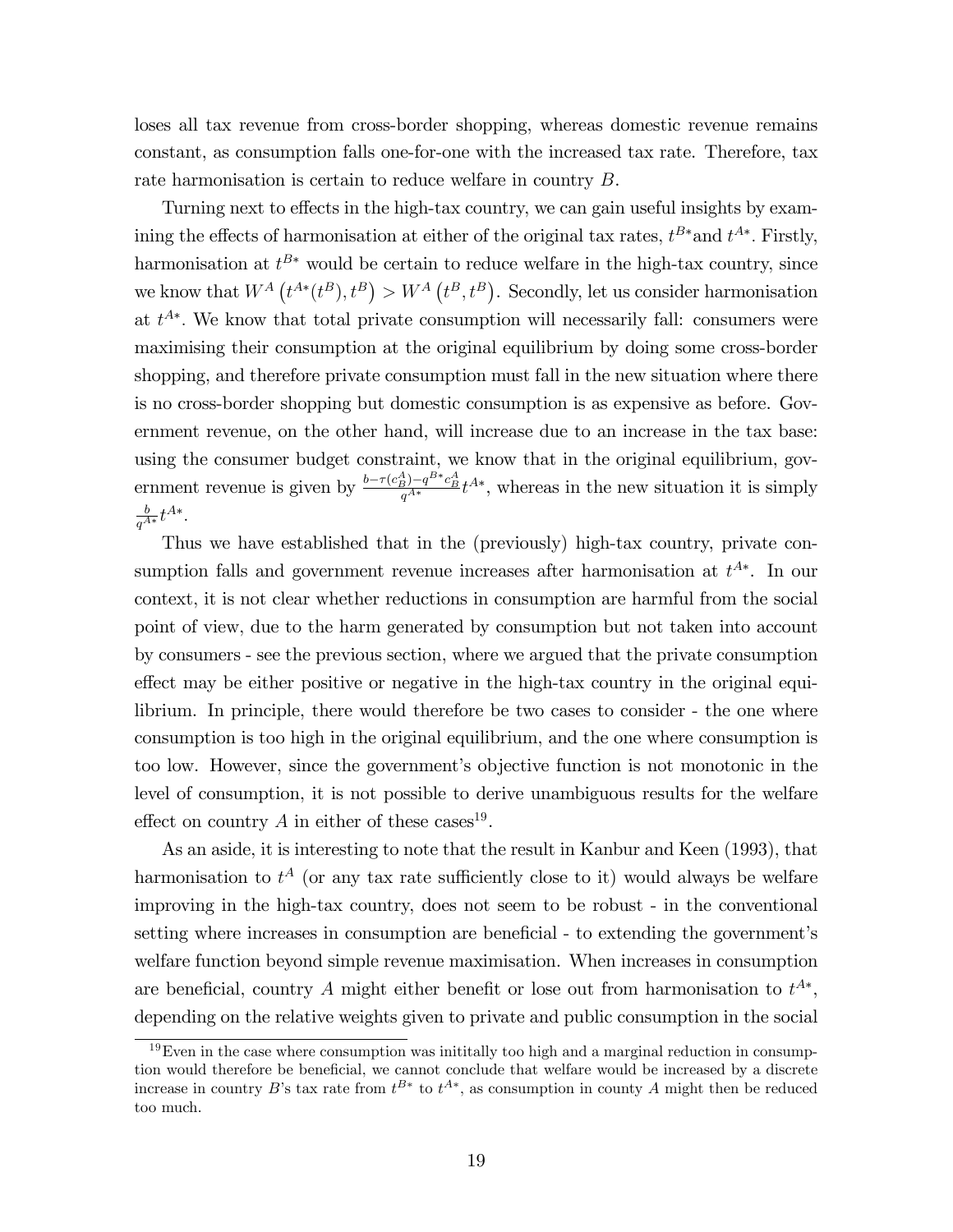welfare function.

How about the welfare effects in country  $A$  of harmonisation at some tax rate  $t \in (t^{B*}, t^{A*})$ ? Since harmonisation at  $t^{B*}$  strictly lowers welfare in country A, by continuity, there is another threshold tax rate  $\hat{t} \in (t^{B*}, t^{A*})$  below which harmonisation will still certainly be welfare reducing for country A. However, harmonisation above  $\hat{t}$ will have an ambiguous effect on welfare in country  $A$ .

We summarise our findings on the welfare effects of tax harmonisation in the following proposition:

**Proposition 4** There exists a tax rate  $\hat{t}$ , such that tax harmonisation at any  $t \in$  $(t^{B*}, \hat{t})$  is welfare reducing for both countries. The welfare effect of harmonisation at t  $\in (\hat{t}, t^{A*})$  is negative for country B and ambiguous for country A.

Based on our analysis we can therefore say that even though the two countries with different policy objectives can benefit from coordination as shown in Proposition 3, the coordination should be done through minimum tax rate requirements rather than through tax rate harmonisation. Welfare is not reduced by cross-border shopping per se, but by tax rates being too low. The more effective remedy is therefore to implement mandatory increases in tax rates, rather than to eliminate cross-border shopping by tax harmonisation.

### 7 Conclusions

In this paper we have analysed how the possibility of using taxation as a tool to control the consumption of a harmful good is affected by cross-border shopping and commodity tax competition. In a context where a paternalistic country has a neighbour with an exogenously given, lower tax rate, we showed that cross-border shopping leads to a reduction of the paternalistic component of the tax on the harmful good: with the possibility of cross-border shopping, domestic taxation is an inefficient instrument for reducing harmful consumption. However, paternalism still continues to play a role in tax policy.

We also analysed explicitly the outcome of tax competition between two countries, one of which has a paternalistic objective whereas the other one does not. In such a situation, the paternalistic country has the higher tax rate. We further examined whether welfare could be improved by policy coordination, and showed that the welfare effects of tax harmonisation would be negative on the low-tax country and ambiguous on the high-tax country.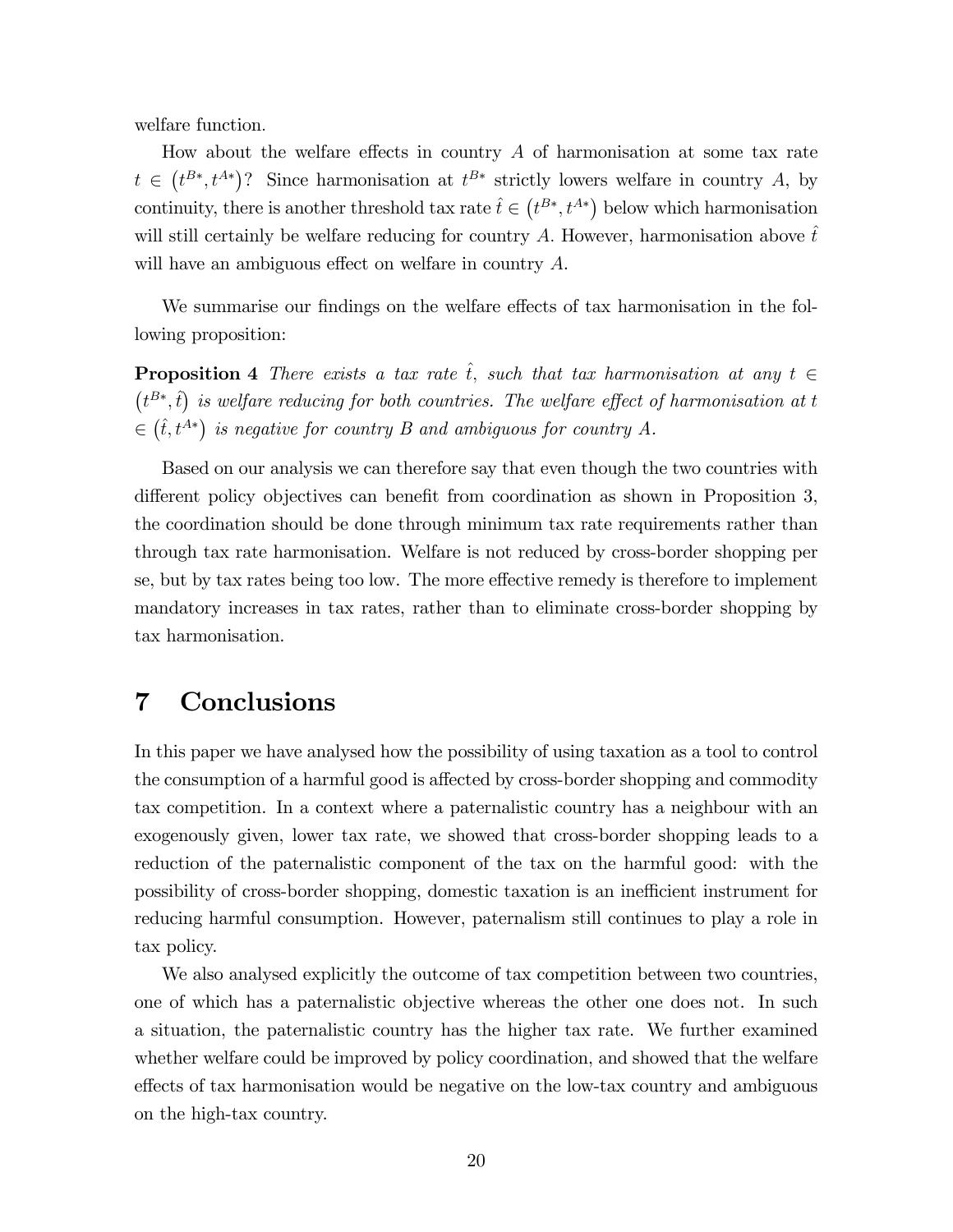However, the prospects for welfare gains from minimum tax rate requirements seem more promising. It was shown that in a model with quadratic transport costs, the paternalistic country would benefit from a small increase in the other country's tax rate. The low-tax country would also benefit, if the harm function from consumption is not too convex.

Further, it is interesting to note that a stronger paternalistic objective makes it more likely that the policy of a minimum tax rate requirement is Pareto improving: firstly, the paternalistic country is then more likely to benefit from the reduction in consumption caused by a higher foreign tax rate; and secondly, the paternalistic country is then more likely to respond to the minimum tax rate requirement by increasing its tax rate in turn, which is beneficial for the low-tax country as it alleviates the negative externality caused by tax competition.

Our analysis therefore indicates that even countries with very different attitudes towards paternalism can benefit from policy coordination. The divergent views about alcohol taxation held for example by different member states of the EU should therefore not be an obstacle to policy coordination aimed at eliminating harmful tax competition.

# Appendix

The second-order condition in the tax competition game for regime I (the high-tax country) is given by

$$
\frac{\partial^2 W^i_I(t^i,t^j)}{\partial t^{i2}} = \left(-\alpha + \frac{h'(c^i)}{q^{i*}} + \frac{\gamma}{q^{i*}}\right) \frac{\partial c^i_i}{\partial q^i} - \left(\gamma + h'\left(c^i\right)\right) \frac{c^i_i}{\left(q^{i*}\right)^2} + h''\left(c^i\right) \frac{\partial c^i}{\partial q^i} \frac{c^i_i}{q^{i*}} - \frac{\tau'' - \frac{\tau'''}{\tau''}t^{i*}}{\left(\tau''\right)^2} < 0.
$$

The first term is negative by  $(1)$  and the first-order condition  $(8)$ . The second term is also negative. The third term is non-positive if the harm function is convex or linear, which we have argued to be the most likely case. Finally, the last term is negative for example if the transport cost function is quadratic (this is a sufficient, though not a necessary condition).

In the case of regime II (the low-tax country), the second-order condition is given by

$$
\frac{\partial^2 W^i_{II}\left(t^i,t^j\right)}{\partial t^{i2}}=\left(-\alpha+\frac{2h'(c^i)}{q^{i*}}+\frac{2\gamma}{q^{i*}}\right)\frac{\partial c^i}{\partial q^i}+h''\left(c^i\right)\frac{\partial c^i}{\partial q^i}\frac{c^i}{q^{i*}}-\frac{\left(1+\gamma\right)\tau''+\frac{\tau'''}{\tau''}t^{i*}}{\left(\tau''\right)^2}<0.
$$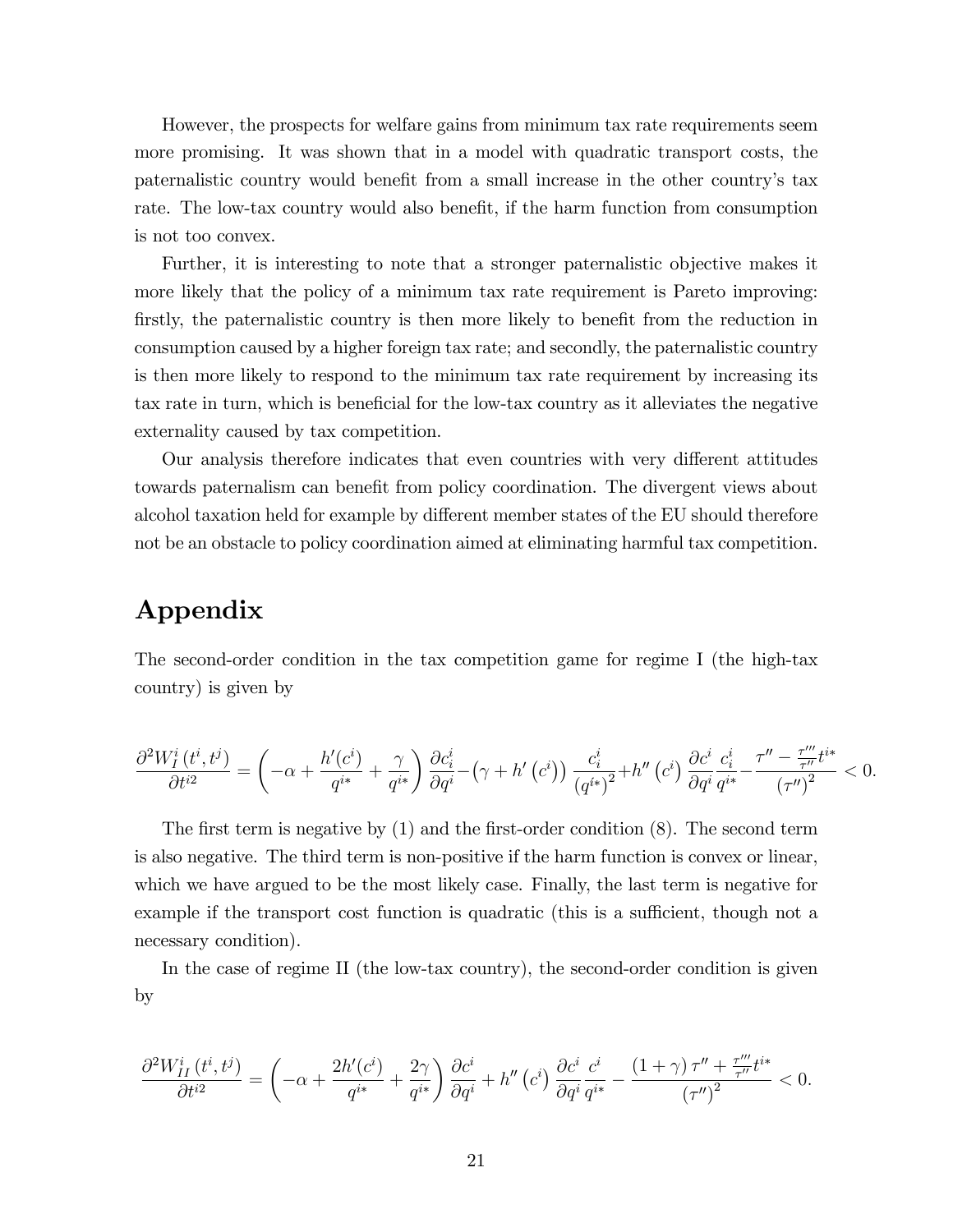The first term is guaranteed to be negative given our assumption that  $\gamma > \alpha$  and if the tax rate in the low-tax country is less than  $100\%$  of the producer price (a sufficient but not a necessary condition). As above, the second term is negative if the harm function is convex or linear, and the last term is negative for example if the transport cost function is quadratic (again a sufficient but not a necessary condition).

# References

Aronsson, T. and Blomquist, S. (2003). Optimal Taxation, Global Externalities and Labor Mobility. Journal of Public Economics, 87, 2749-2764.

Aronsson, T. and Sjögren, T. (2005). Externalities, Border Trade and Illegal Production: An Optimal Tax Approach to Alcohol Policy. Ume<sub>a</sub> Economic Studies, no. 654.

Bovenberg, A. L. and de Mooij, R. A. (1994). Environmental Levies and Distortionary Taxation. American Economic Review, 94, 1085-1089.

Christiansen, V. (2006). Should We Increase Taxes on Cross-Border Traded Goods? Paper presented at the CESIfo Area Conference on Public Sector Economics, Munich, 22-23 April 2006.

Christiansen, V. (2003). Cross-Border Shopping and Tax Structure. EPRU Working Paper, no. 2003-04.

Christiansen, V. (1994). Cross-Border Shopping and the Optimum Commodity Tax in a Competitive and a Monopoly Market. Scandinavian Journal of Economics, 96, 329-341.

Cnossen, S. (2006). Alcohol taxation and regulation in the European Union. CESifo Working Paper No. 1821.

Cremer, H. and Gahvari, F. (2005). Environmental Taxation in Open Economies: Unilateralism or Partial Harmonization. Southern Economic Journal, 72, 352–371.

Directive 2002/10/EC amending Directives 92/79/EEC, 92/80/EEC and 95/59/EC as regards the structure and rates of excise duty applied on manufactured tobacco. Official Journal of the European Communities, L046, 16.02.2002, 26-28.

Dixit, A. (1986). Comparative Statics for Oligopoly. *International Economic Review*, 27, 107-122.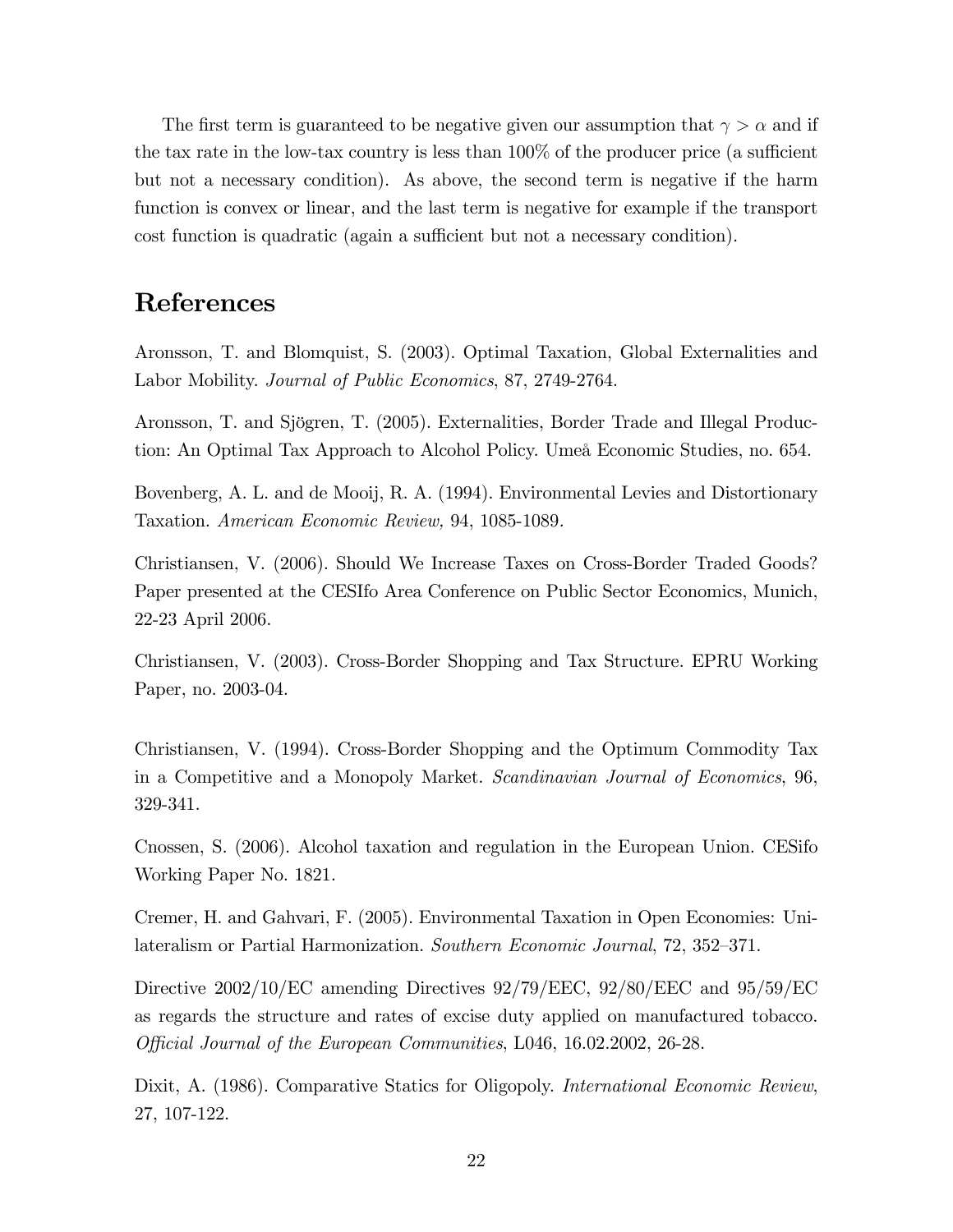European Commission (2004). Report on the Rates of Excise Duty Applied on Alcohol and Alcoholic Beverages. Available at http://europa.eu.int/eurlex/lex/LexUriServ/site/en/com/2004/com2004\_0223en01.pdf.

European Commission (2001). Report on the Structure and Rates of Excise Duty Applied on Cigarettes and Other Manufactured Tobacco Products. Available at http://europa.eu.int/prelex/detail\_dossier\_real.cfm?CL=en&DosId=163000.

Gaube, T. (2005). Financing Public Goods with Income Taxation: Provision Rules vs. Provision Level. International Tax and Public Finance, 12, 319-334.

Glaeser, E. L. (2006). Paternalism and Psychology. University of Chicago Law Review, 73, 133-156.

Gruber, J. and Köszegi, B. (2004). A Theory of Government Regulation of Addictive Bads: Optimal Tax Levels and Tax Incidence for Cigarette Excise Taxation. Journal of Public Economics, 88, 1959-1987.

Haaparanta, P. (2006). Nationalism, Merit Goods and Multilateral Trade Reform. HECER Discussion Paper No. 123.

Haufler, A. (1996). Tax Coordination with Different Preferences for Public Goods: Conflict or Harmony of Interest? *International Tax and Public Finance*, 3, 5-28.

Haufler, A. (2001). Taxation in a Global Economy. Cambridge, UK: Cambridge University Press.

Johansen, D., Grønbæk, M., Overvad, K., Schnohr, P. and Kragh Andersen, P. (2005). Generalized Additive Models Applied to Analysis of the Relation Between Amount and Type of Alcohol and All-Cause Mortality. European Journal of Epidemiology, 20, 29-36.

Kanbur, R. and Keen, M. (1993). Jeux Sans Frontiers: Tax Competition and Tax Coordination when Countries Differ in Size. American Economic Review, 83, 877-892.

Keen, M. (1989). Pareto-Improving Indirect Tax Harmonisation. European Economic Review, 33, 1-12.

Keen, M. (1987). Welfare Effects of Commodity Tax Harmonisation. Journal of Public Economics, 33, 107-114.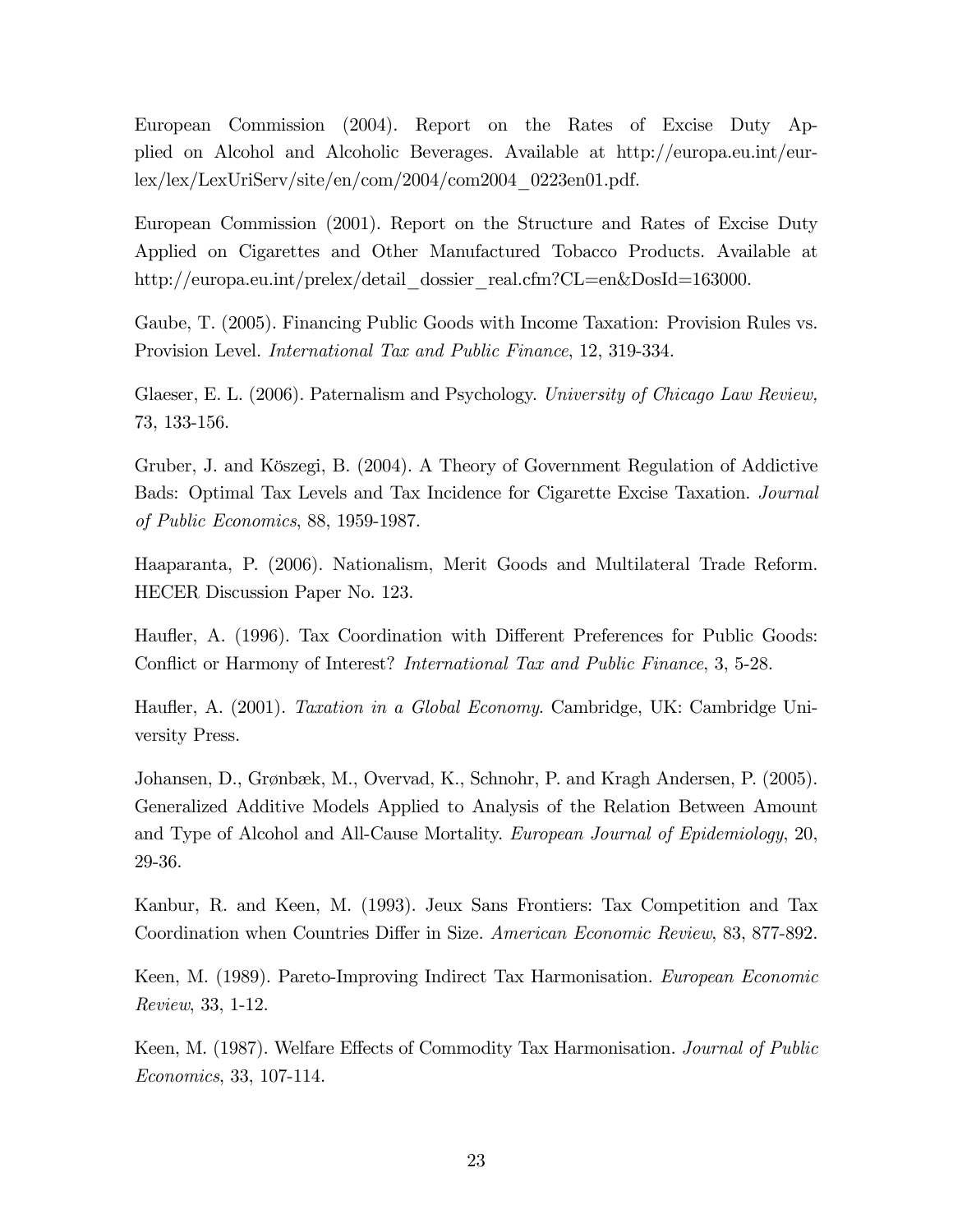Köszegi, B. (2005). On the Feasibility of Market Solutions to Self-Control Problems. Swedish Economic Policy Review, 12, 65-94.

Kotsogiannis, C., Lopez-Garcia, M. and Myles, G. D. (2005). The Origin Principle, Tax Harmonization and Public Goods. Economics Letters, 87, 211-219.

Laibson, D. (1997). Golden Eggs and Hyperbolic Discounting. *Quarterly Journal of* Economics, 112, 443-477.

Lockwood, B. (2001). Tax Competition and Tax Co-ordination Under Destination and Origin Principles: A Synthesis. Journal of Public Economics, 81, 279-319.

Lopez-Garcia, M.-A. (1996). The Origin Principle and the Welfare Gains from Indirect Tax Harmonization. International Tax and Public Finance, 3, 83-93.

Mintz, J. and Tulkens, H. (1986). Commodity Tax Competition Between Member States of a Federation: Equilibrium and Efficiency. Journal of Public Economics, 29, 133-172.

Nielsen, S. B. (2001). A Simple Model of Commodity Taxation and Cross-Border Shopping. Scandinavian Journal of Economics, 103, 599-623.

Oates, W. E. and Schwab, R. M. (1988). Economic Competition among Jurisdictions: Efficiency-Enhancing or Distortion-Inducing? Journal of Public Economics, 35, 333-54.

OíDonoghue, T. and Rabin, M. (2006). Optimal Sin Taxes. Journal of Public Economics, 90, 1825-1849.

OíDonoghue, T. and Rabin, M. (2003). Studying Optimal Paternalism, Illustrated by a Model of Sin Taxes. American Economic Review (Papers and Proceedings), 93, 186-191.

Ohsawa, Y. (1999). Cross-Border Shopping and Commodity Tax Competition Among Governments. Regional Science and Urban Economics, 29, 33-51.

Racionero, M. (2001). Optimal Tax Mix with Merit Goods. Oxford Economic Papers, 53, 628-641.

Sandmo, A. (1975). Optimal Taxation in the Presence of Externalities, Swedish Journal of Economics, 77, 86-98.

Thaler, R. H. and Sunstein, C. R. (2003). Libertarian Paternalism. American Economic Review (Papers and Proceedings), 93, 175-9.